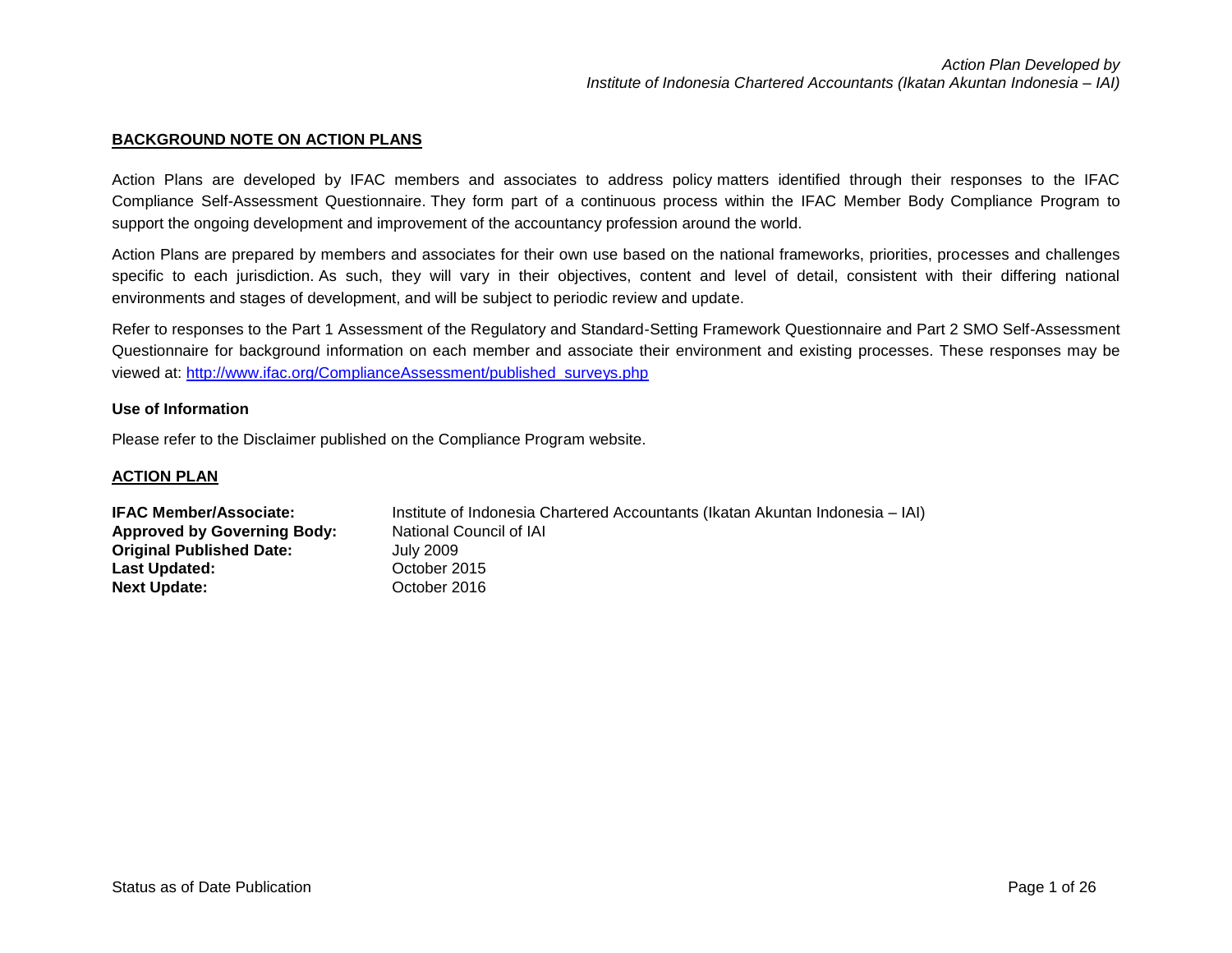## **GLOSSARY**

| <b>AOSS</b>    | Asian-Oceanian Standard-Setters Group                                                         |
|----------------|-----------------------------------------------------------------------------------------------|
| <b>BPK</b>     | Supreme Audit Board                                                                           |
| <b>BRM</b>     | Badan Review Mutu (Board of Quality Review)                                                   |
| <b>CAs</b>     | <b>Chartered Accountants</b>                                                                  |
| <b>CPA</b>     | <b>Certified Public Accountants</b>                                                           |
| <b>CPD</b>     | <b>Continuing Professional Development</b>                                                    |
| <b>CPE</b>     | <b>Continuing Professional Education</b>                                                      |
| <b>DPN</b>     | Dewan Pengurus Nasional (IAI's National Council Board)                                        |
| <b>DSAK</b>    | Dewan Standar Akuntansi Keuangan (Indonesian Financial Accounting Standards Board)            |
| <b>DSAP</b>    | Dewan Sertifikasi Akuntan Profesional (Certification Board for Professional Accountant)       |
| <b>DSAS</b>    | Dewan Standar Akuntansi Syariah (Indonesian Sharia Accounting Standards Board)                |
| <b>DSP</b>     | Dewan Standar Profesi (Professional Standards Board)                                          |
| <b>GAAP</b>    | <b>Generally Accepted Accounting Principle</b>                                                |
| <b>I&amp;D</b> | Investigation and Discipline                                                                  |
| <b>IAASB</b>   | International Auditing and Assurance Standards Board                                          |
| <b>IAESB</b>   | International Accounting Education Standards Board                                            |
| IAI            | Ikatan Akuntan Indonesia (Institute of Indonesia Chartered Accountants)                       |
| <b>IAPI</b>    | Institut Akuntan Publik Indonesia (The Indonesian Institute of Public Accountants)            |
| <b>IASB</b>    | International Accounting Standards Board                                                      |
| <b>IESs</b>    | <b>International Education Standards</b>                                                      |
| <b>IESBAs</b>  | International Ethics Standards Board for Accountants                                          |
| <b>IFAC</b>    | International Federation of Accountants                                                       |
| <b>IFRSs</b>   | International Financial Reporting Standards                                                   |
| <b>IPSASs</b>  | <b>International Public Sector Accounting Standards</b>                                       |
| <b>ISAs</b>    | <b>International Auditing Standards</b>                                                       |
| <b>ISQC</b>    | International Standards on Quality Control                                                    |
| <b>KAP</b>     | Kantor Akuntan Publik (Public Accountancy Firm)                                               |
| <b>KERPPA</b>  | Committee on Evaluation and Recommendation of Professional Accounting Education               |
| <b>KJA</b>     | Kantor Jasa Akuntansi (Accountancy Services Firm)                                             |
| <b>KPAP</b>    | Komite Profesi Akuntan Publik (Public Accountant Professional Committee)                      |
| <b>KSAP</b>    | Komite Standar Akuntansi Pemerintah (the Indonesian Government Accounting Standards Commitee) |
| MoF            | Ministry of Finance                                                                           |
| <b>OJK</b>     | Otoritas Jasa Keuangan (Indonesian Financial Services Authority)                              |
| <b>PAO</b>     | Professional Accountancy Organization                                                         |
| <b>PMK</b>     | The Minister of Finance Regulation                                                            |
| <b>PPAJP</b>   | Center for Supervision of Accountants and Appraiser Services MoF                              |
| <b>PPAK</b>    | Pendidikan Profesi Akuntansi (Professional Accounting Education)                              |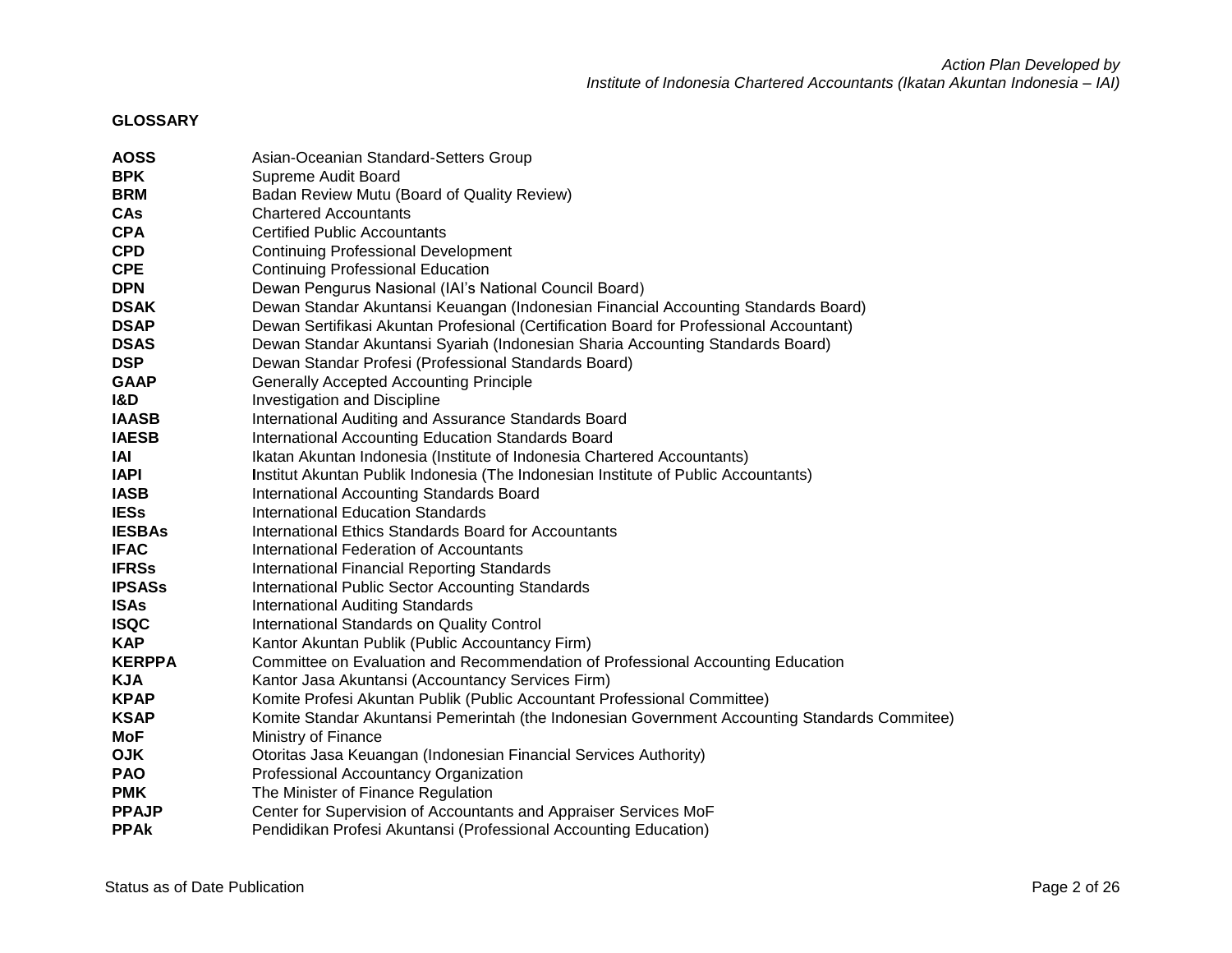*Action Plan Developed by Institute of Indonesia Chartered Accountants (Ikatan Akuntan Indonesia – IAI)*

- **PPPK** Pusat Pembinaan Profesi Keuangan (Center for Supervision of Financial Service Professions of the MoF) formerly PPAJP<br>**PRM** PELAKSANA Review Mutu (Quality Review Committee)
- Pelaksana Review Mutu (Quality Review Committee)
- **RNA** Register Negara Akuntan (Accountancy State Register)
- **QA** Quality Assurance
- **QR** Quality Review
- **SAK** Standar Akuntansi Keuangan (Indonesian Financial Accounting Standards)
- **SPAP** Standar Profesional Akuntan Publik (Professional Standards for Public Accountant)
- **SPMs** Quality Assurance Standards
- **SRA** State Registered Accountant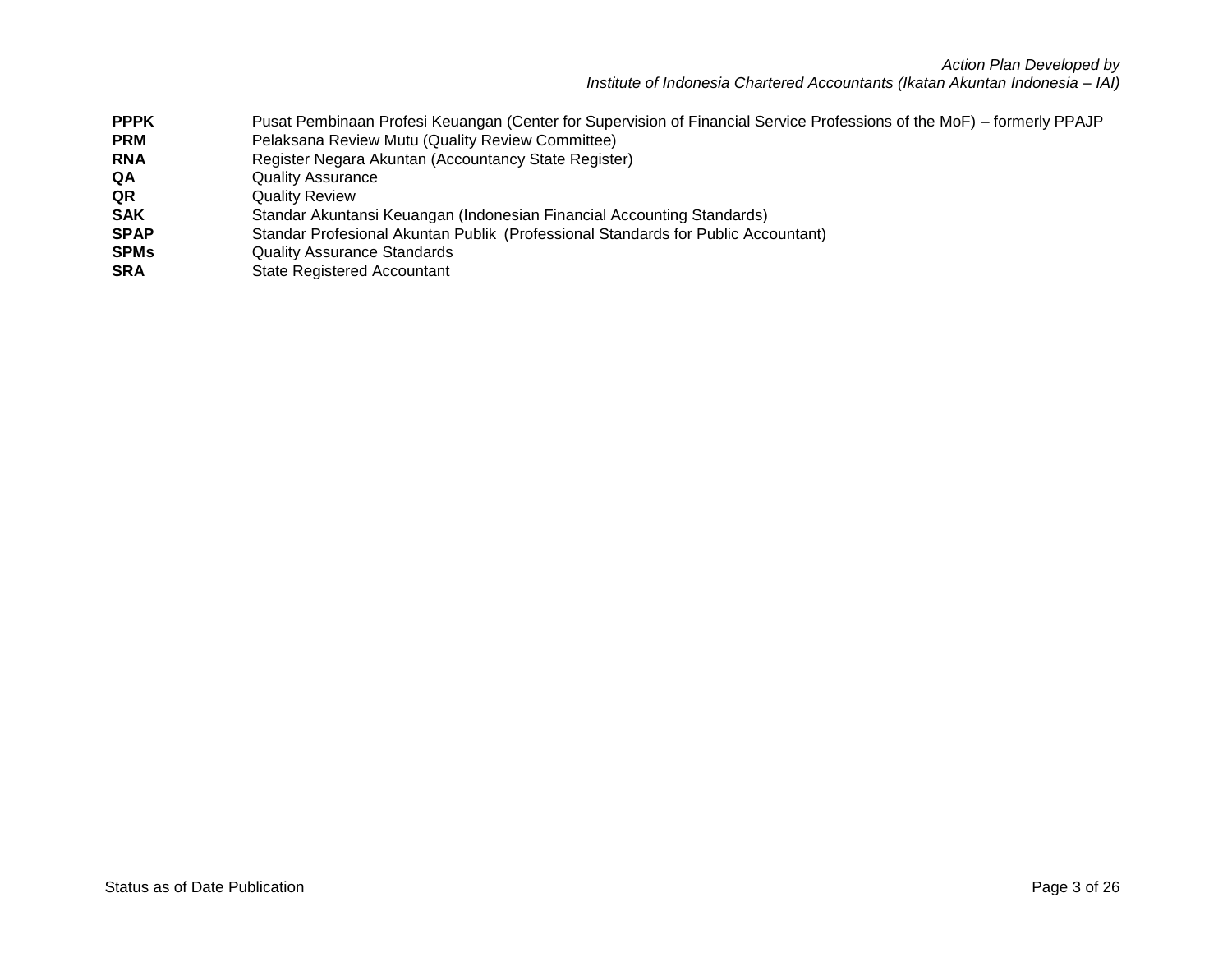**Action Plan Subject:** SMO 1–Quality Assurance **Action Plan Objective:** Implementation of the Quality Assurance Review System

### **Background:**

The Minister of Finance of the Republic of Indonesia has issued:

- 1) The Minister of Finance Regulation Number 25/PMK.01/2014 on State Registered Accountants (PMK), dated 3 February 2014; and
- 2) The Minister of Finance Decree Number 263/KMK.01/2014 on the appointment of Ikatan Akuntan Indonesia (IAI) as the only recognized Professional Accountancy Organization (PAO) in Indonesia (KMK), dated 17 June 2014.

Under the KMK, IAI is authorized to regulate proaccountants, and is legally empowered to set professional and ethical standards in Indonesia, one of which is the Quality Assurance standards.

The PMK allows accountants to establish Kantor Jasa Akuntansi/Accountancy Services Firm (KJA), which operation should comply with the Professional Standards on Accountancy Services as issued by IAI. KJA has the right to provide accountancy services such as bookkeeping, accounting system, consultancy, taxation, agreed upon procedure, financial reporting, and other services related to accountancy to the general public. The firm shall not provide assurance services, as referred to in the Indonesian Act No. 5/2011 on Public Accountant.

As the recognized PAO in Indonesia, IAI has been given the mandate to carry out the PMK and KMK, one of which is in conducting quality assurance activities on the works of professional accountants practicing in among others, the KJA. This activity is performed together with the Pusat Pembinaan Profesi Keuangan/Center for Supervision of Financial Service Professions of the MoF (PPPK) – formerly PPAJP, as the oversight body for the practice of the financial service professions in Indonesia, which includes the professional accountants.

PPPK issues the Register Negara Akuntan/Accountancy State Register (RNA) for accountants in Indonesia and also the register for the KJA. PPPK also has the right to administer sanctions to RNA holders (both Chartered Accountants and Certified Public Accountants) who violate relevant regulations.

According to the Public Accountant Law No.5/2011 there are 2 bodies that are responsible for conducting quality assurance activities on the works of public accountants practicing in Indonesia, namely the PPPK and Institut Akuntan Publik Indonesia (IAPI). IAPI is the professional organization for public accountants and Kantor Akuntan Publik/Public Accountancy Firm (KAP) in Indonesia. Under the Law the Komite Profesi Akuntan Publik/Public Accountant Professional Committee (KPAP) is established with the task of providing advices and inputs to the development of various standards relevant to the profession, such as the Standar Profesional Akuntan Publik/Professional Standards for Public Accountants (SPAP). KPAP comprises on 13 members, including representatives of the PAOs (including 3 from IAI), regulators, academics, users, etc. IAI is actively contributing to the development of the public accountant quality assurance activities by providing various inputs that are relevant to the process.

Quality assurance activities applied to public accountants also include those that are performed by the Otoritas Jasa Keuangan/Indonesia Financial Services Authority (OJK), specifically to public accountants who perform audit engagements for listed companies in Indonesia. Similar process is also conducted by the Badan Pemeriksa Keuangan/Supreme Audit Board (BPK), authorized under the State Finance Law No.17/2003 and the BPK Regulation No.1/2008, to review the works performed by IAPI members if those members conduct audit engagements, on behalf of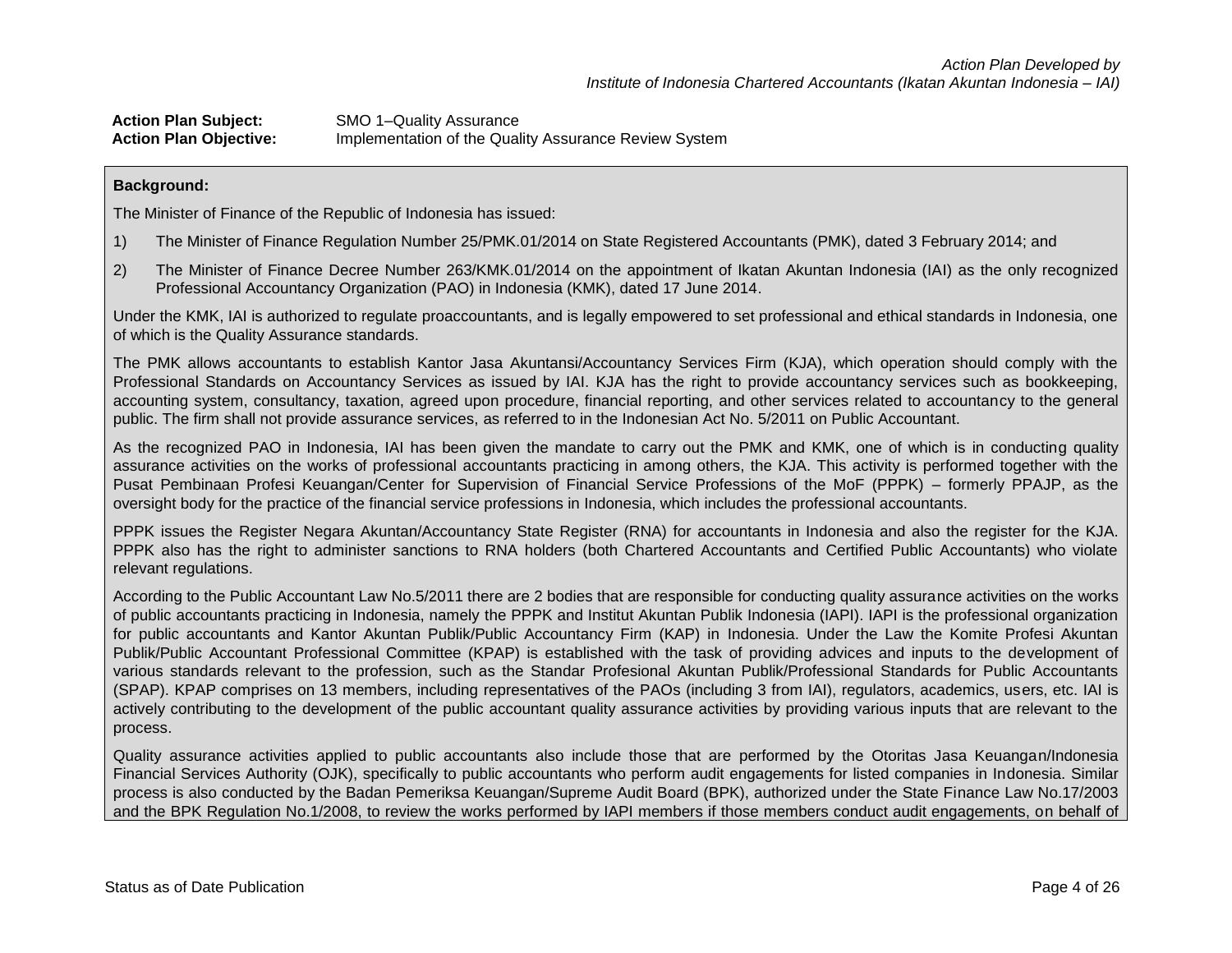|    | BPK, on public sector entities (state-owned enterprises for instance).                    |                                                                                                                                                                                                                  |                                  |                       |                                                                             |  |
|----|-------------------------------------------------------------------------------------------|------------------------------------------------------------------------------------------------------------------------------------------------------------------------------------------------------------------|----------------------------------|-----------------------|-----------------------------------------------------------------------------|--|
| #  | <b>Start Date</b>                                                                         | <b>Actions</b>                                                                                                                                                                                                   | <b>Completion</b><br><b>Date</b> | <b>Responsibility</b> | <b>Resource</b>                                                             |  |
|    | Setting, Review and Update of the Quality Assurance Review (QR) Guidelines and Procedures |                                                                                                                                                                                                                  |                                  |                       |                                                                             |  |
| 1. | February 2014                                                                             | Setting up of the IAI QR Guidelines and Procedures (for KJA),<br>based on IFAC ISQC 1.                                                                                                                           | December<br>2015                 | <b>DPN</b>            | Internal<br>resource of IAI<br>(with the support<br>of World Bank<br>grant) |  |
| 2. | May 2015                                                                                  | Recruitment and selection process for the Quality Reviewer<br>task force members.                                                                                                                                | December<br>2015                 | <b>DPN</b>            | Internal<br>resource of IAI                                                 |  |
| 3. | <b>July 2015</b>                                                                          | Develop the KJA database.                                                                                                                                                                                        | <b>July 2016</b>                 | <b>DPN</b>            | Internal<br>resource of IAI                                                 |  |
|    | <b>Maintain Ongoing Processes</b>                                                         |                                                                                                                                                                                                                  |                                  |                       |                                                                             |  |
| 4. | February 2014                                                                             | Active communication with IAPI (particularly the Board of<br>Professional Standards) and PPPK, in ensuring the alignment<br>of the Quality Assurance Standards (SPM) and the IAI's quality<br>review procedures. | Ongoing                          | <b>DPN</b>            | Internal<br>resource of IAI                                                 |  |
| 5. | February 2014                                                                             | Active participation in KPAP, in particularly providing inputs to<br>the development of various standards relevant to the<br>profession.                                                                         | Ongoing                          | <b>DPN</b>            | Internal<br>resource of IAI                                                 |  |
| 6. | August 2014                                                                               | Promote the IFAC quality assurance objectives and guidelines<br>to IAI members and stakeholders.                                                                                                                 | Ongoing                          | <b>DPN</b>            | Internal<br>resource of IAI                                                 |  |
| 7. | <b>June 2015</b>                                                                          | Continuous enhancement and update of the IAI reviewers' skills<br>and knowledge.                                                                                                                                 | Ongoing                          | <b>DPN</b>            | Internal<br>resource of IAI                                                 |  |
| 8. | <b>July 2015</b>                                                                          | Enhance and update the reviewers' skill and knowledge.                                                                                                                                                           | Ongoing                          | <b>DPN</b>            | Internal<br>resource of IAI                                                 |  |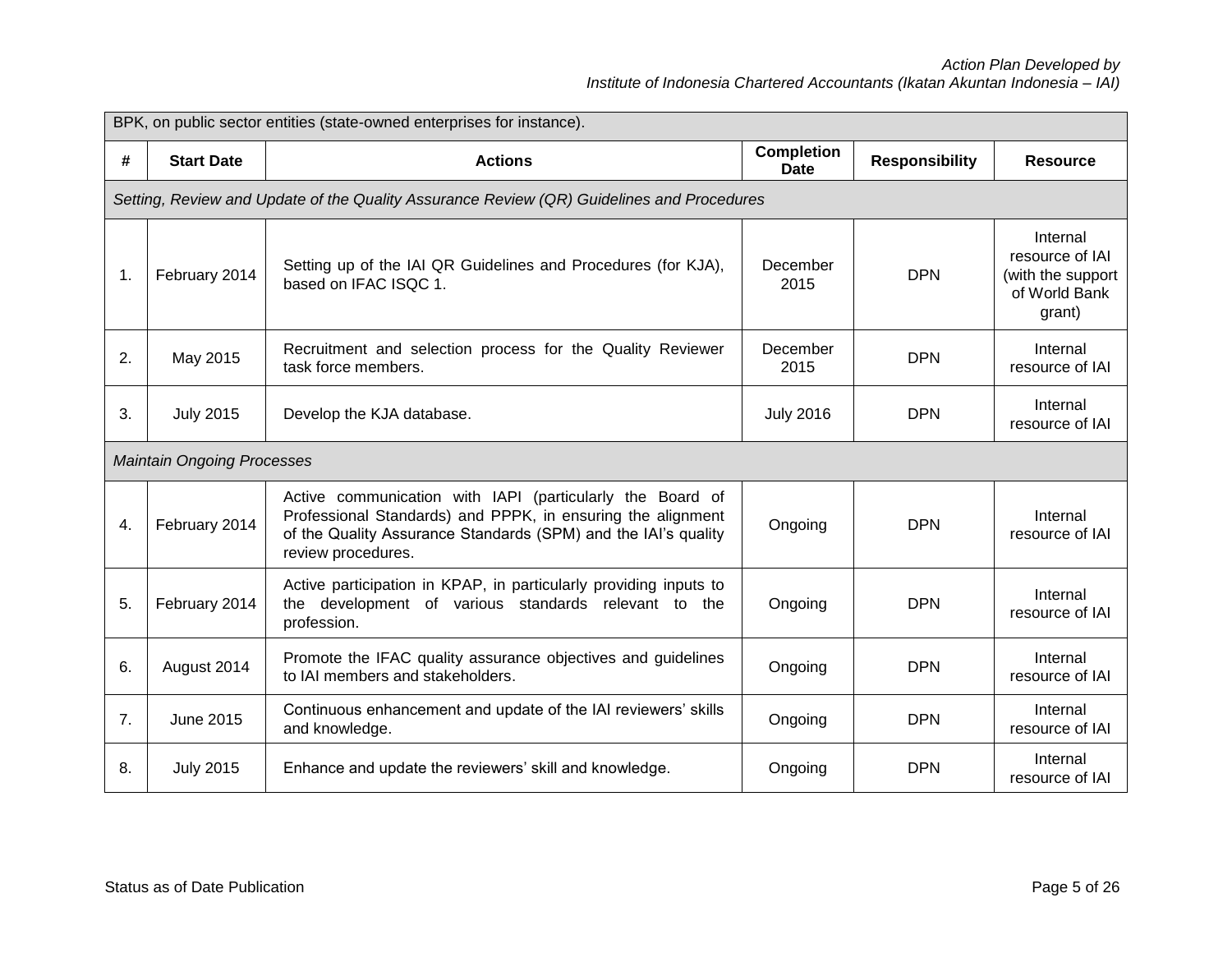| #  | <b>Start Date</b>                | <b>Actions</b>                                                                                                                                                                                                                                                                                                                                | <b>Completion</b><br>Date | <b>Responsibility</b> | <b>Resource</b>              |
|----|----------------------------------|-----------------------------------------------------------------------------------------------------------------------------------------------------------------------------------------------------------------------------------------------------------------------------------------------------------------------------------------------|---------------------------|-----------------------|------------------------------|
|    | Review of Compliance Information |                                                                                                                                                                                                                                                                                                                                               |                           |                       |                              |
| 9. | December<br>2008                 | Perform periodic reviews of IAI response to the IFAC<br>Compliance Self-Assessment questionnaires and update<br>sections that are relevant to SMO 1 as necessary. If the<br>sections have been updated, IAI will inform IFAC Compliance<br>staff about the update(s) in order for the Compliance staff to<br>publish the updated information. | Ongoing                   | <b>DPN</b>            | Internal<br>resources of IAI |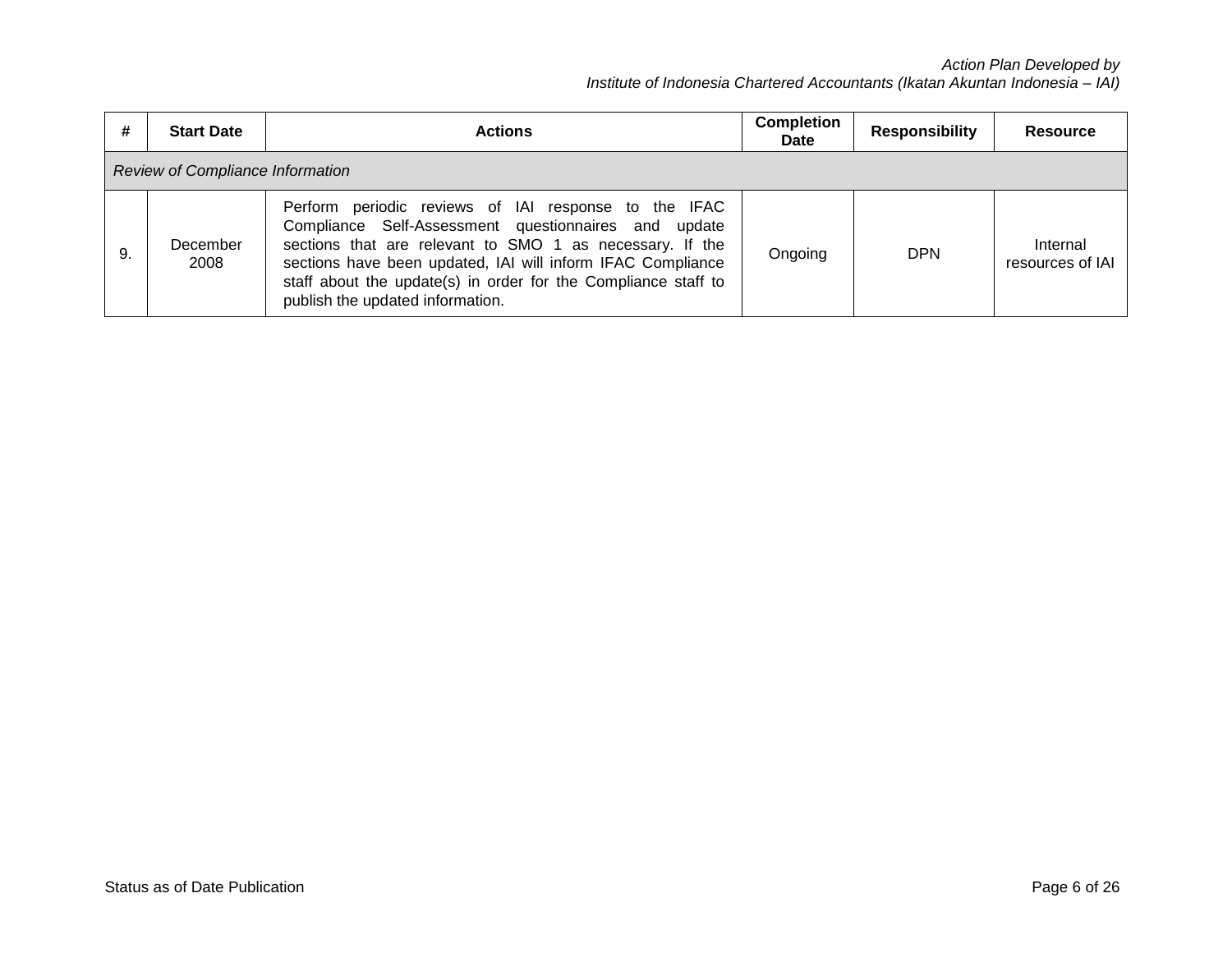*Action Plan Developed by Institute of Indonesia Chartered Accountants (Ikatan Akuntan Indonesia – IAI)*

| <b>Action Plan Subject:</b>   | SMO 2-International Education Standards for Professional Accountants and Other Pronouncements Issued by<br>the IAESB |
|-------------------------------|----------------------------------------------------------------------------------------------------------------------|
| <b>Action Plan Objective:</b> | Ensure that IAI Professional Accountancy Education Requirements Meet the Obligations of SMO 2                        |

## **Background:**

The Minister of Finance of the Republic of Indonesia's Regulation Number 25/PMK.01/2014 on State Registered Accountants (PMK) and Decree Number 263/KMK.01/2014 on the appointment of Ikatan Akuntan Indonesia (IAI) as the only recognized Professional Accountancy Organization (PAO) in Indonesia (KMK) are the latest foundation for the development of the accountancy profession in Indonesia. This also includes the development of the education aspects that relate to the profession. Both were issued as guidance on pathways to become a professional accountant in Indonesia, and the role of IAI as the PAO that facilitate the process. This further strengthens the legal position of the accountancy profession in Indonesia, as initially established in the Law No.34/1954 on Accountant Title.

The PMK governed the accountancy profession education (and the certification exam), requirement on professional experience and continuing professional education, and the detailed explanation on the procedure to become a professional accountant in Indonesia. The requirements as stated in the PMK are aligned with the global best practice as established by IFAC (on education, experience, continuing education and adherence to code of ethics). It mandates professional accountants in Indonesia:

- 1) To be competent; through a process of education, professional examination and relevant accountancy working experience;
- 2) To maintain professional competence through continuing professional education and continuing professional development;
- 3) To be a good standing member of IAI as the national accountancy body in Indonesia; and
- 4) To comply with the professional standards and code of conduct.

The PMK also comprehensively regulates the following:

1) State Registered Accountants

The Minister of Finance administers the Professional Accountant registration. To be a state-registered accountant a person must meet the following requirements:

- a. Accounting graduate; graduates of professional accounting education; or pass professional examination (CA Examination);
- b. Work experience in the field of accounting;
- c. Good standing member of the Professional Accountants Organization.
- 2) Professional Accountants Organization (PAO)
	- a. Professional Accountant shall be a good standing member of the PAO;
	- b. The Minister of Finance only recognizes one PAO. The PAO is responsible for, among others, the professional accountant certification exam, continuing professional education, and developing and establishing a code of ethic and professional standards,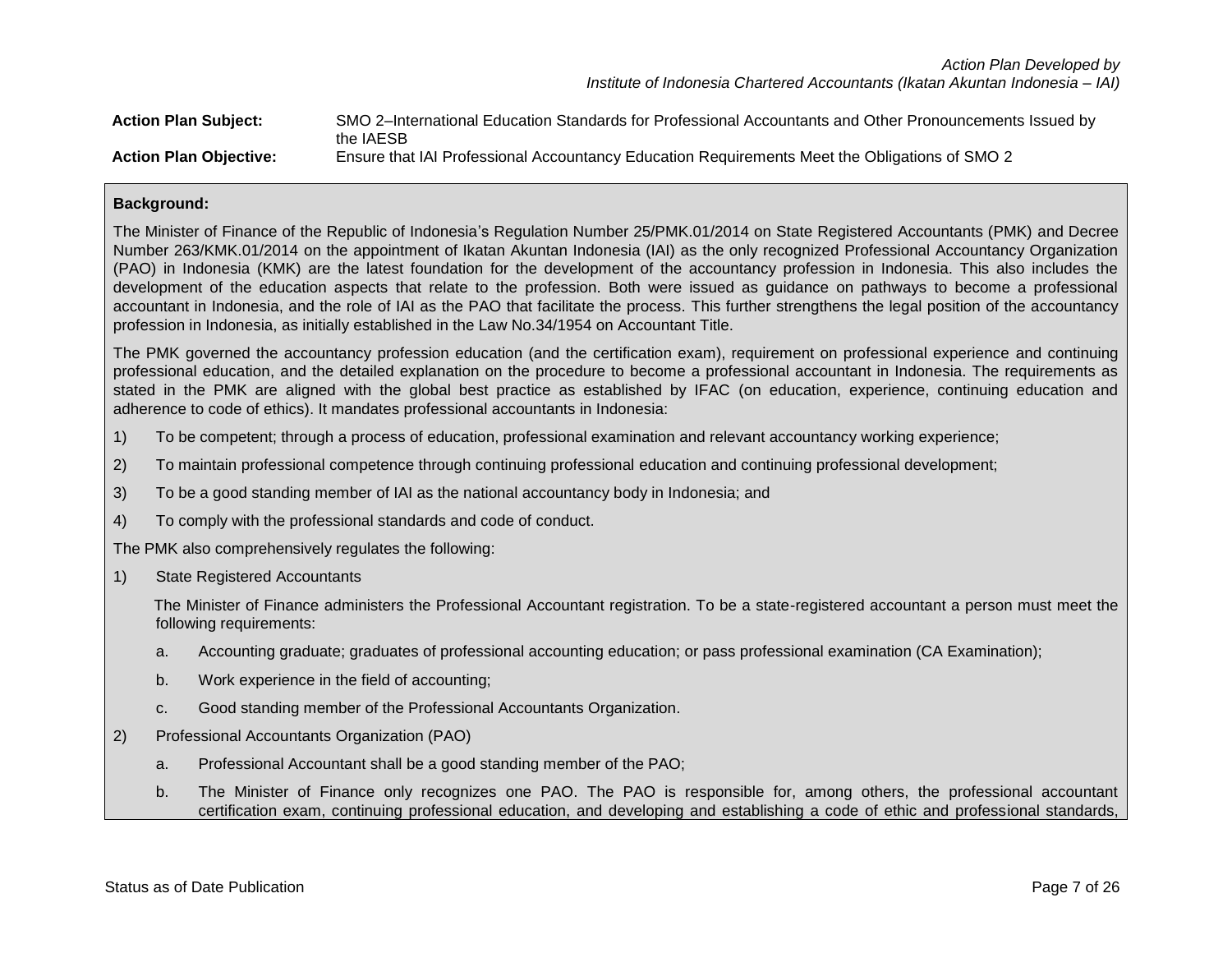and maintaining member discipline and disciplinary system.

3) Give mandates and authority to IAI altogether with ministry of finance to regulates all Professional Accountant in Indonesia.

The KMK further detailed the role of IAI as the appointed PAO in Indonesia. This further strengthen IAI's position and role in further developing the profession, one of which through its Chartered Accountant (CA) designation/program. The CA program re-defined the accountancy education pathway in Indonesia as it provides students with the option of undergoing the CA program without having to go through the Pendidikan Profesi Akuntansi/Professional Accounting Education (PPAk) program (designation administered by IAI). CA examination is now also established as the final examination for the PPAk program, to ensure and maintain the quality of the graduates from the two pathways.

Together with the Ministry of Education and the Ministry of Finance IAI shared the responsibility of setting up the pre and post qualification requirements for the professional accountants in Indonesia. The Ministry of Education as the ultimate regulator holds the approval for the established qualification requirements. These requirements are overall in line with those that are set under the IESs.

The above function is performed by IAI through the Dewan Sertifikasi Akuntan Profesional/Certification Board for Professional Accountant (DSAP), established based on the mandate of the IAI Extraordinary Congress (2012), with the main functions of ensuring the quality of the professional accountant certification, and monitoring of the education and practical experience. This is a crucial body that supports the IAI's CA designation/program.

The Minister of Education Regulation No.153/2014 on the Execution of the Accountancy Profession Program Education further strengthen the role of IAI, particularly in the development of the education of the professional accountants in Indonesia. It stated that the program is executed by the universities in cooperation with the IAI. Permit to hold/execute the program is issued by the Ministry, taking into consideration recommendation as provided by the IAI. One key aspect of the regulation is the stipulation that the IAI's professional accountant certification exam is used as the final test of competence (exam) for the program.

IAI is currently revising the education learning outcomes, to be based on the latest IESs requirements. This will hopefully be used as the best practice reference by universities in Indonesia in establishing their accountancy bachelor's degree program content/syllabus. IAI also has developed the Standar Pendidikan Akuntansi Indonesia/Indonesian Accounting Education Standards (SPAI) with the support of the World Bank in developing the related modules and information system. Also, to support the success of the CA program IAI is developing e-learning facilities, to be used by members in accessing various materials related to the program and the profession in general. This in the long term will be used as a platform to deliver CPE workshops to support members in fulfilling their continuing education requirement as part of their CA program.

| #                                                     | <b>Start Date</b> | <b>Actions</b>                                                                                                               | <b>Completion</b><br>Date | <b>Responsibility</b> | <b>Resource</b>              |
|-------------------------------------------------------|-------------------|------------------------------------------------------------------------------------------------------------------------------|---------------------------|-----------------------|------------------------------|
| Continue to Ensure Compliance with SMO 2 Requirements |                   |                                                                                                                              |                           |                       |                              |
| 10.                                                   | January 2009      | Develop IAI e-learning system and content, to be used for the<br>Continuing Professional Education (CPE) of the IAI members. | December<br>2016          | <b>DPN</b>            | Internal<br>resources of IAI |
| 11.                                                   | <b>March 2013</b> | Develop IAI e-learning facilities for the IAI members, through<br>the IAI Exchange platform.                                 | June 2016                 | <b>DPN</b>            | Internal<br>resources of IAI |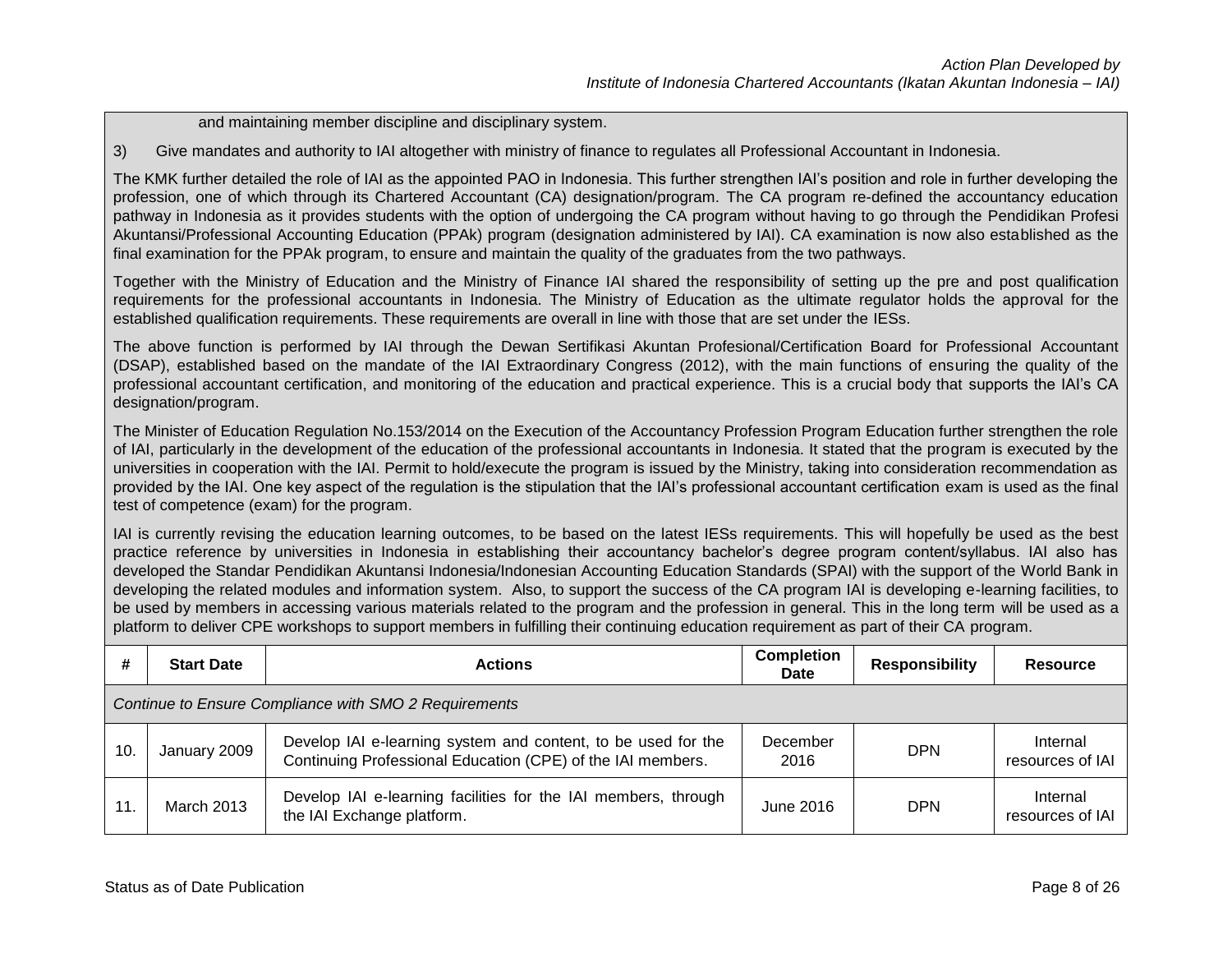| #   | <b>Start Date</b>                 | <b>Actions</b>                                                                                                                                                                                                                                                                       | <b>Completion</b><br><b>Date</b> | <b>Responsibility</b> | <b>Resource</b>              |
|-----|-----------------------------------|--------------------------------------------------------------------------------------------------------------------------------------------------------------------------------------------------------------------------------------------------------------------------------------|----------------------------------|-----------------------|------------------------------|
| 12. | October 2014                      | Develop self-study module for CA students.                                                                                                                                                                                                                                           | October 2015                     | <b>DPN</b>            | Internal<br>resources of IAI |
| 13. | January 2015                      | Develop computer-based exam for IAI members.                                                                                                                                                                                                                                         | October 2015                     | <b>DPN</b>            | Internal<br>resources of IAI |
|     | <b>Maintain Ongoing Processes</b> |                                                                                                                                                                                                                                                                                      |                                  |                       |                              |
| 14. | January 2009                      | Continue to monitor new and revised standards and incorporate<br>them into accountancy education requirements and timely<br>update education course and content to reflect new<br>requirement.                                                                                       | Ongoing                          | <b>DPN</b>            | Internal<br>resources of IAI |
| 15. | January 2009                      | Inform IAI members of the latest IAESB pronouncements.                                                                                                                                                                                                                               | Ongoing                          | <b>DPN</b>            | Internal<br>resources of IAI |
| 16. | January 2009                      | Revise and update IAI training and education materials based<br>on the latest standards (financial reporting, auditing, ethics, etc).<br>This is done mainly through updating IAI's materials used in the<br>CA program and delivery of various trainings/workshops.                 | Ongoing                          | <b>DPN</b>            | Internal<br>resources of IAI |
| 17. | January 2009                      | Conduct various technical and non technical CPE relevant to<br>the accountancy profession (In particular IAI members). CPE<br>events are organized in forms of seminars, workshops, short<br>courses, and conferences.                                                               | Ongoing                          | <b>DPN</b>            | Internal<br>resources of IAI |
| 18. | January 2009                      | Communicate regularly with members about CPE requirements<br>and CPE courses via website, email campaign, IAI Magazine,<br>brochures and Annual Catalog of training.                                                                                                                 | Ongoing                          | <b>DPN</b>            | Internal<br>resources of IAI |
| 19. | January 2009                      | Review existing curriculum & syllabus for professional<br>accountancy education program corresponding to IES,<br>International Auditing Standards (ISA), International Financial<br>Reporting Standards (IFRS) and updating on issuance of new<br>standards, ethical standards, etc. | Ongoing                          | <b>DPN</b>            | Internal<br>resources of IAI |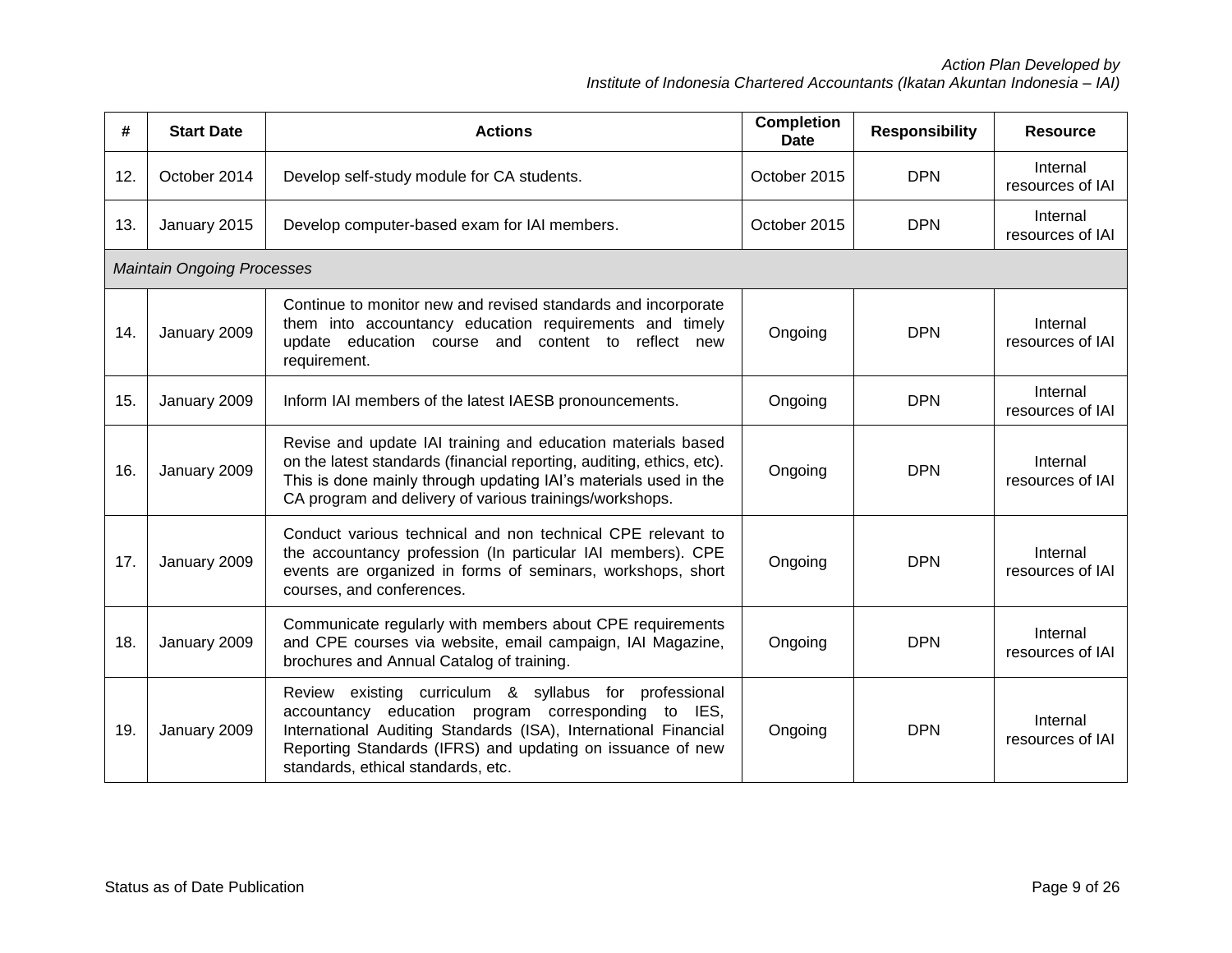| #   | <b>Start Date</b>                       | <b>Actions</b>                                                                                                                                                                                                                                                                                                                                | <b>Completion</b><br>Date | <b>Responsibility</b> | <b>Resource</b>              |
|-----|-----------------------------------------|-----------------------------------------------------------------------------------------------------------------------------------------------------------------------------------------------------------------------------------------------------------------------------------------------------------------------------------------------|---------------------------|-----------------------|------------------------------|
| 20. | <b>March 2013</b>                       | Facilitate access to CPE opportunities and resources through:<br>Setting up new IAI Knowledge Center.<br>Organize free CPE events for IAI members at the IAI<br>office.<br>Organize CPE programs throughout Indonesia with the<br>٠<br>support of IAI branches.                                                                               | Ongoing                   | <b>DPN</b>            | Internal<br>resources of IAI |
| 21. | June 2014                               | Conduct CA examination.                                                                                                                                                                                                                                                                                                                       | Ongoing                   | <b>DPN</b>            | Internal<br>resources of IAI |
|     | <b>Review of Compliance Information</b> |                                                                                                                                                                                                                                                                                                                                               |                           |                       |                              |
| 22. | January 2009                            | Perform periodic reviews of IAI response to the IFAC<br>Compliance Self-Assessment questionnaires and update<br>sections that are relevant to SMO 2 as necessary. If the<br>sections have been updated, IAI will inform IFAC Compliance<br>staff about the update(s) in order for the Compliance staff to<br>publish the updated information. | Ongoing                   | <b>DPN</b>            | Internal<br>resources of IAI |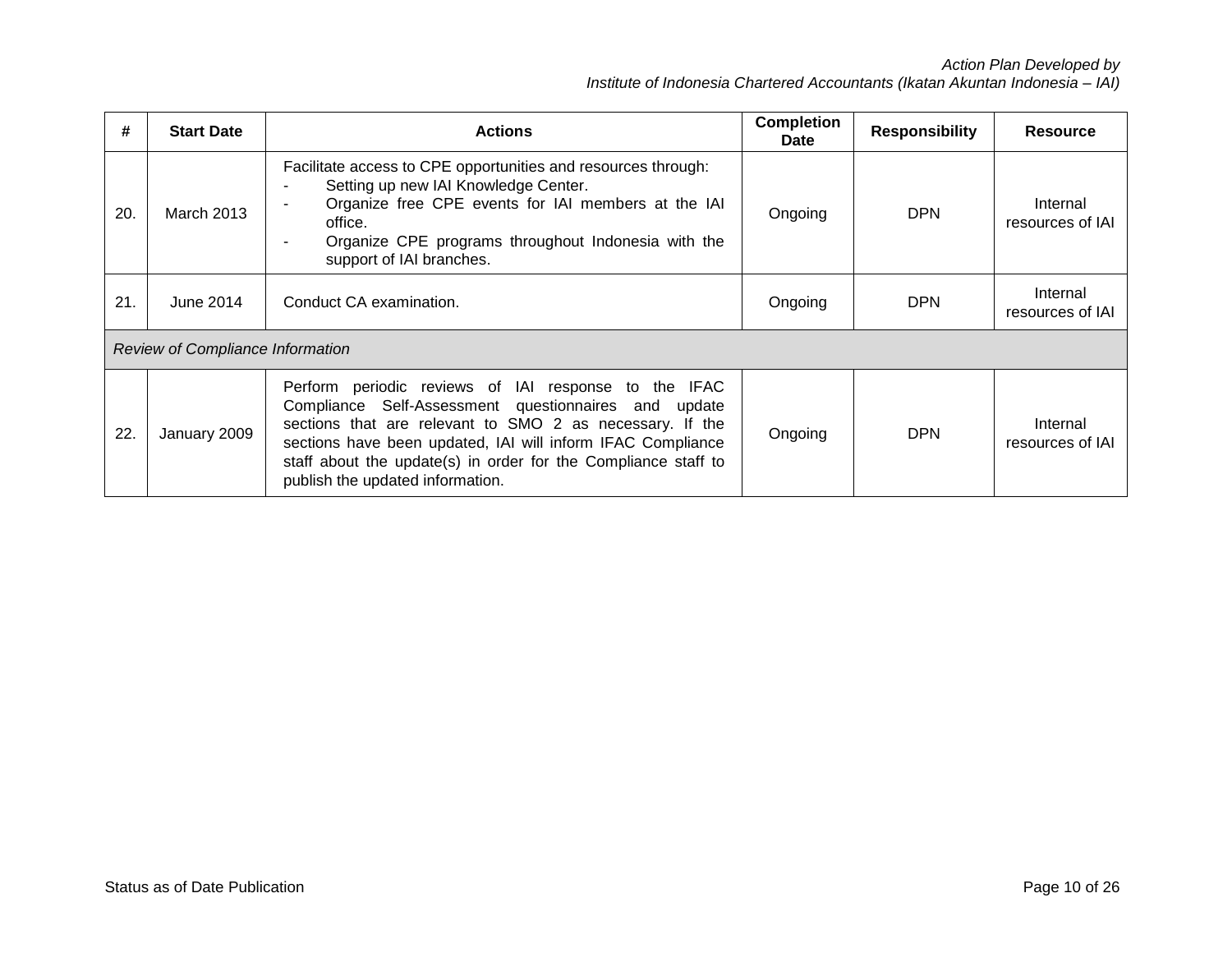# **Action Plan Subject:** SMO 3–International Standards and other Pronouncements Issued by the IAASB **Action Plan Objective:** Establishing and Implementing an Ongoing Convergence Process with IAASB Pronouncements

### **Background:**

Under the Law No.5/2011 on Public Accountants, the Institut Akuntan Publik Indonesia/Indonesian Institute of Public Accountants (IAPI) has been given the mandate to setting the audit standards in Indonesia. The Standar Profesional Akuntan Publik/Professional Standards for Public Accountant (SPAP) has been converged into the IAASB pronouncements by the Dewan Standar Profesi/Professional Standards Board (DSP). Any necessity to modify the resulted standards (due to local requirements and environment) are considered and done with reference to the IAASB Modification Policy.

In 2012, ISA (2010) were adopted as SPAP effective for periods commencing on 1 January 2013 for audits of public companies' financial statements. Non-public companies are required to have their financial statements audited in accordance with the new SPAP starting 1 January 2014. All adopted standards in Indonesia are translated into Bahasa Indonesia (legal requirement). Thus, based on information communicated by IAPI, adoption and translation of the latest International Auditing Standards (ISA) is expected to be completed late 2015.

With the separation of IAPI from the IAI (June 2012), IAI is no longer responsible for the adoption of the auditing standards in Indonesia. However, IAI continue to support IAPI in the adoption and implementation of particularly the SPAP (based on IAASB pronouncements) as the accepted auditing standards in Indonesia. This was done among others through:

- 1) Encourage IAPI through active communication to continue with the adoption of the IASSB pronouncements; and
- 2) Active communication of technical (standards) financial reporting issues that are relevant to the audit profession (and the relevant/related auditing standards).

IAPI Plan is to adopt international professional standards by translating the standards, and if necessary, modifying some of provisions in the standards to comply with local professional and regulatory requirements. IFAC Modification Policy will be followed.

The followings are the expected completion dates of the following international professional standards that the DSPAP of IAPI plans to adopt and update:

- *a.* ISQCs completed and will be update which is expected to be completed by 2015.
- *b.* IFAEs completed and will be update which is expected to be completed by 2016.
- *c.* ISAs and IAPSs completed and will be update which is expected to be completed by 2016.
- *d.* ISREs and IREPSs (if already issued by IAASB) completed and will be update which is expected to be completed by 2016.
- *e.* ISAEs and IAEPSs (if already issued by IAASB) completion date: 2015.
- *f.* ISRSs and IRSPSs (if already issued by IAASB) completion date: 2015.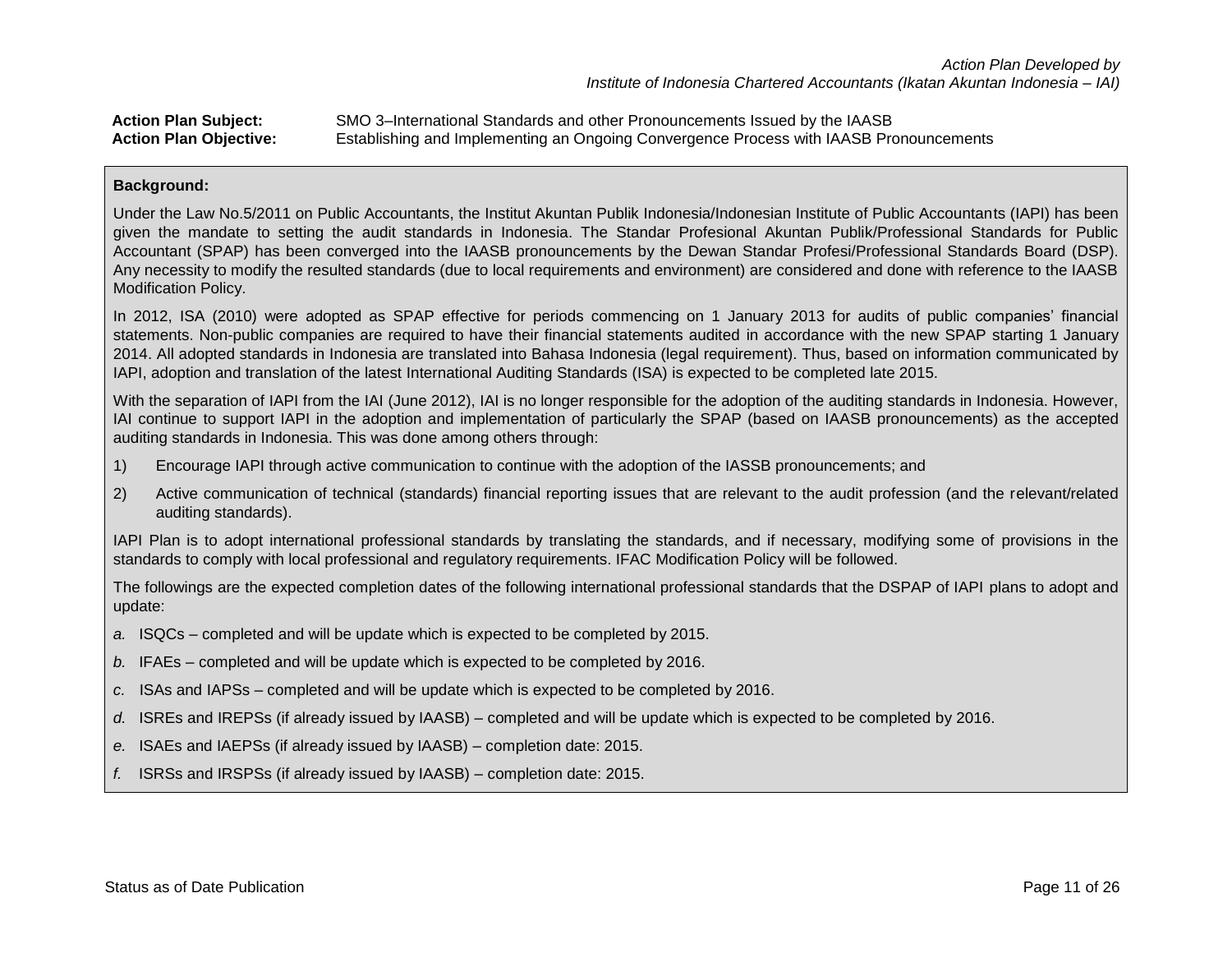| #   | <b>Start Date</b>                       | <b>Actions</b>                                                                                                                                                                                                                                                                                                                                                                                           | <b>Completion</b><br>Date | <b>Responsibility</b> | <b>Resource</b>              |  |  |
|-----|-----------------------------------------|----------------------------------------------------------------------------------------------------------------------------------------------------------------------------------------------------------------------------------------------------------------------------------------------------------------------------------------------------------------------------------------------------------|---------------------------|-----------------------|------------------------------|--|--|
|     | <b>Maintain Ongoing Processes</b>       |                                                                                                                                                                                                                                                                                                                                                                                                          |                           |                       |                              |  |  |
| 23. | June 2012                               | Continue to use best endeavors to encourage and support IAPI<br>in the adoption and implementation of the SPAP (converged<br>with IAASB pronouncements).                                                                                                                                                                                                                                                 | Ongoing                   | <b>DPN</b>            | Internal<br>resources of IAI |  |  |
| 24. | June 2012                               | Continue active communication with IAPI on various (financial<br>reporting) issues that are relevant to the auditing profession and<br>standards.                                                                                                                                                                                                                                                        | Ongoing                   | <b>DPN</b>            | Internal<br>resources of IAI |  |  |
|     | <b>Review of Compliance Information</b> |                                                                                                                                                                                                                                                                                                                                                                                                          |                           |                       |                              |  |  |
| 25. | June 2012                               | Perform periodic reviews of IAI response to the IFAC<br>Compliance Self-Assessment questionnaires and update<br>sections that are relevant to SMO 3 as necessary. If the<br>sections have been updated, IAI will inform IFAC Compliance<br>staff about the update(s) in order for the Compliance staff to<br>publish the updated information.<br>Taking into consideration separation of role with IAPI. | Ongoing                   | <b>DPN</b>            | Internal<br>resources of IAI |  |  |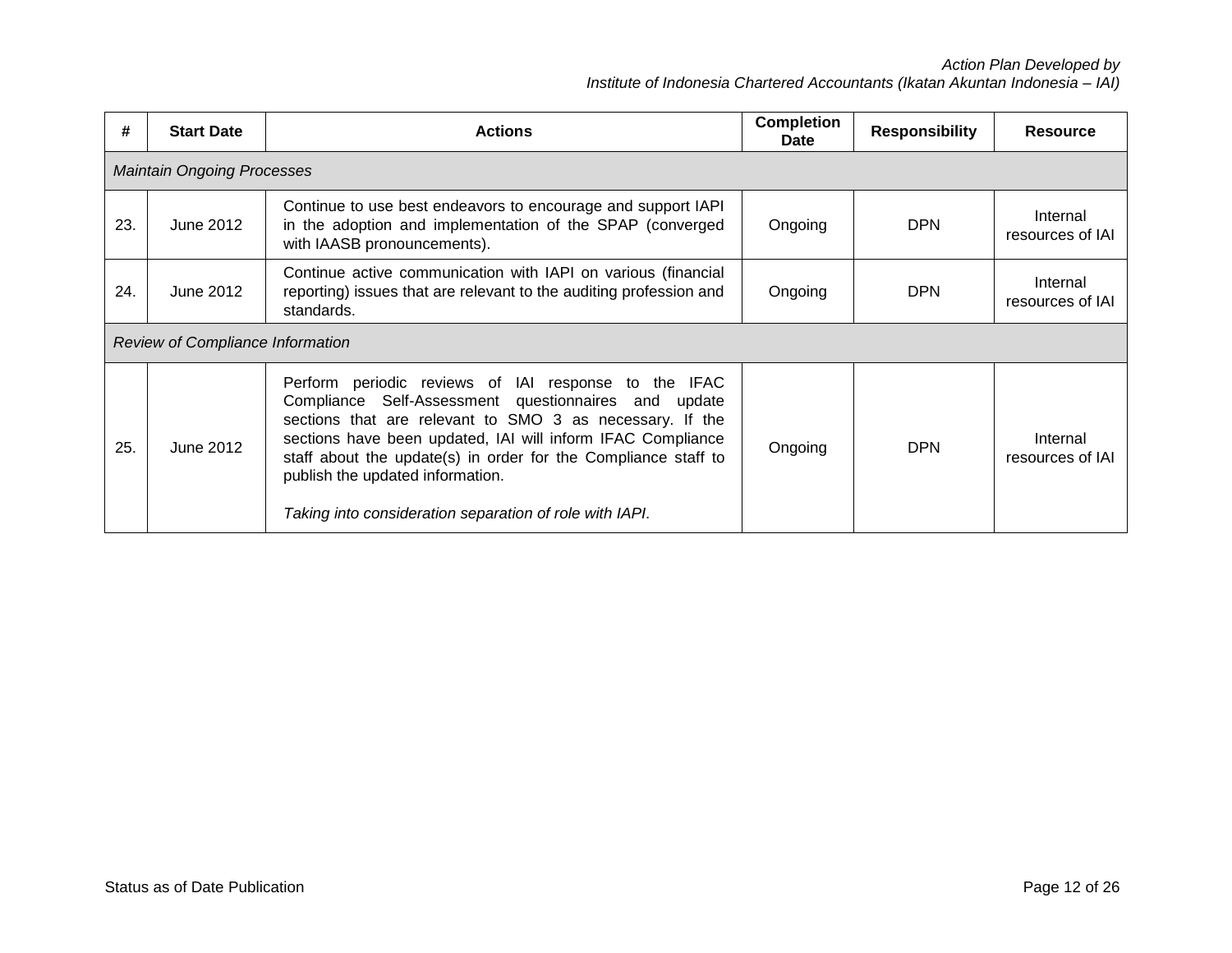| <b>Action Plan Subject:</b>   | SMO 4–IESBA Code of Ethics for Professional Accountants |
|-------------------------------|---------------------------------------------------------|
| <b>Action Plan Objective:</b> | Align the IAPI Code with the IESBA Code of Ethics       |

### **Background:**

The Ikatan Akuntan Indonesia/Institute of Indonesia Chartered Accountants (IAI) and the Institut Akuntan Publik Indonesia/Indonesian Institute of Public Accountants (IAPI) are responsible for setting ethical requirements for their respective members (professional accountants and public accountants).

With the mandate received from the PMK and KMK, IAI has adopted the latest version of the IESBA's Code of Ethics (2014). It is currently in its final phase of the standards due process procedures before being issued, introduced and implemented in Indonesia. This is crucial to ensure broad acceptability of the Indonesian stakeholders, particularly members of IAI. The process is done by the IAI Ethics Committee. IAI's Code of Ethics focus on the adoption of IESBA's Part A and C, whilst referring to IAPI's standards for Part B (under the consideration that IAPI will continue to maintain the standards up-to-date with the latest IESBA standards).

With the mandate given through the Law No.5/2011 on Public Accountants, IAPI is responsible for setting the Code of Ethics for public accountants in Indonesia (excluding professional accountants in business). The role of IAI in this regard is to perform continues coordination to ensure alignment of the Code of Ethics issued by both organizations (to minimize potential overlaps).

| #   | <b>Start Date</b>                                           | <b>Actions</b>                                                                                                                                                                                                                                                                                                                                      | <b>Completion</b><br>Date | <b>Responsibility</b> | <b>Resource</b>              |  |
|-----|-------------------------------------------------------------|-----------------------------------------------------------------------------------------------------------------------------------------------------------------------------------------------------------------------------------------------------------------------------------------------------------------------------------------------------|---------------------------|-----------------------|------------------------------|--|
|     | Ongoing Adoption and Implementation of IESBA Code of Ethics |                                                                                                                                                                                                                                                                                                                                                     |                           |                       |                              |  |
| 26. | <b>July 2013</b>                                            | Issuance of the latest IAI Code of Ethics (IESBA 2014):<br>Finalization of translation.<br>Issuance of exposure draft.<br>$\overline{\phantom{a}}$<br>If necessary, conduct an FGD/limited hearing.<br>$\blacksquare$<br>Adoption of Code of Ethics standards.<br>$\blacksquare$<br>Dissemination of standards to members of IAI.<br>$\blacksquare$ | December<br>2015          | <b>DPN</b>            | Internal<br>resources of IAI |  |
|     | Support IAI Members in Implementing the Code of Ethics      |                                                                                                                                                                                                                                                                                                                                                     |                           |                       |                              |  |
| 27. | <b>July 2013</b>                                            | Socialization of IAI Code of Ethics.                                                                                                                                                                                                                                                                                                                | June 2016                 | <b>DPN</b>            | Internal<br>resources of IAI |  |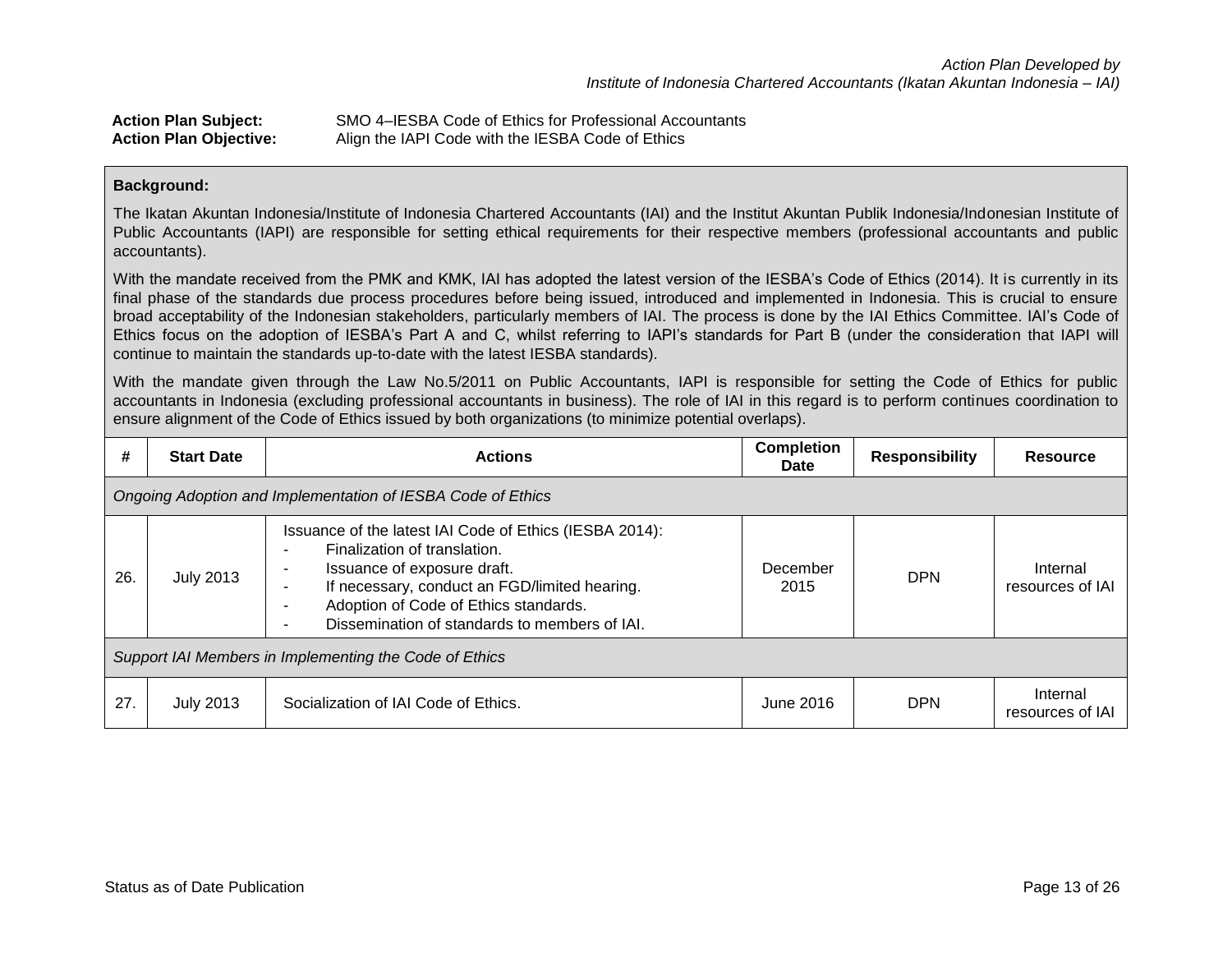| #   | <b>Start Date</b>                       | <b>Actions</b>                                                                                                                                                                                                                                                                                                                                    | <b>Completion</b><br><b>Date</b> | <b>Responsibility</b> | <b>Resource</b>              |  |
|-----|-----------------------------------------|---------------------------------------------------------------------------------------------------------------------------------------------------------------------------------------------------------------------------------------------------------------------------------------------------------------------------------------------------|----------------------------------|-----------------------|------------------------------|--|
| 28. | January 2015                            | IAI members<br>Provide<br>continuous<br>support to<br>in the<br>implementation of the Code of Ethics standards:<br>Training/workshops.<br>CPD activities.<br>$\blacksquare$<br>Dissemination of information via IAI's communication<br>$\blacksquare$<br>channel (website,<br>mailing<br>list.<br>printed<br>materials,<br>magazine, etc).        | December<br>2016                 | <b>DPN</b>            | Internal<br>resources of IAI |  |
|     | <b>Maintain Ongoing Processes</b>       |                                                                                                                                                                                                                                                                                                                                                   |                                  |                       |                              |  |
| 29. | January 2014                            | Monitor the changes made to the IESBA Code of Ethics and<br>adopt the changes following the existing due process. In<br>particular, monitor closely the IESBA work program and<br>proposed revisions to the IESBA Code of Ethics so they can be<br>incorporated by IAI on a timely basis. This includes updating the<br>Action Plan as necessary. | Ongoing                          | <b>DPN</b>            | Internal<br>resources of IAI |  |
|     | <b>Review of Compliance Information</b> |                                                                                                                                                                                                                                                                                                                                                   |                                  |                       |                              |  |
| 30. | June 2012                               | Perform periodic reviews of IAI response to the IFAC<br>Compliance Self-Assessment questionnaires and update<br>sections that are relevant to SMO 4 as necessary. If the<br>sections have been updated, IAI will inform IFAC Compliance<br>staff about the update(s) in order for the Compliance staff to<br>publish the updated information.     | Ongoing                          | <b>DPN</b>            | Internal<br>resources of IAI |  |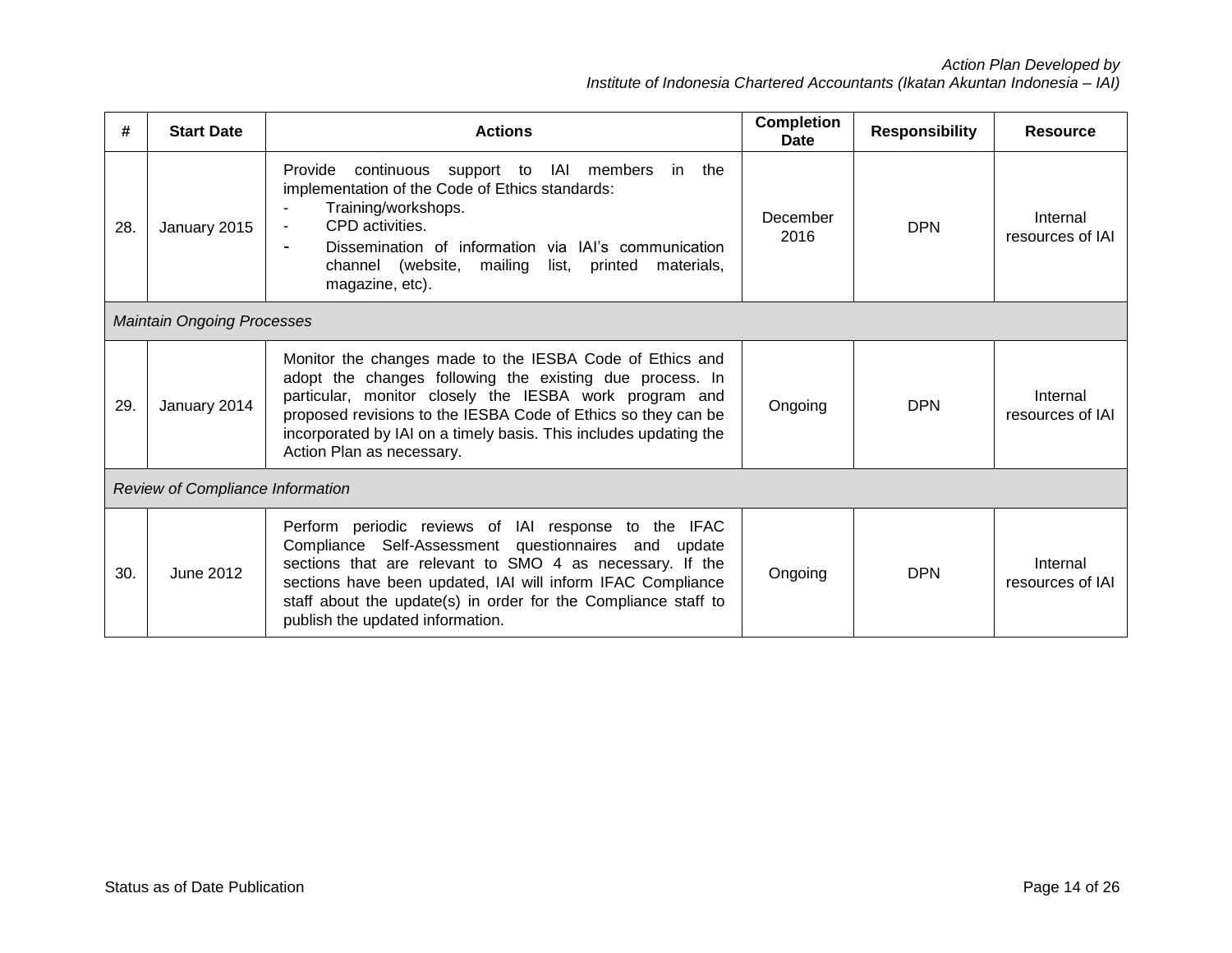**Action Plan Subject:** SMO 5–International Public Sector Accounting Standards and Other Pronouncements Issued by the IPSASB **Action Plan Objective:** Use Best Endeavors to Encourage the Introduction of IPSAS in Indonesia

### **Background:**

Effective 1 January 2015 full accrual accounting has been implemented in the Indonesia public sector.

Adoption and issuance of the public sector accounting standards in Indonesia is the responsibility of the Komite Standar Akuntansi Pemerintah/Indonesian Government Accounting Standards Committee (KSAP), an independent committee comprised of representatives of the IAI, academia and government practitioners. The standards are promulgated under the Government Regulation No.24/2005, which was later revised by the Government Regulation No.77/2010.

Through its participation in KSAP, IAI promoted the adoption of IPSASs as the accepted public sector standards. IPSASs is used as the main reference in the drafting of the public sector accounting standards, with a number modifications made to allow for differences due to domestic regulatory requirements. IAI actively conducted continuous communication to its members on the latest development of IPSASs, and conducted a number of seminars and workshops on IPSASs and topics related to the public sector. Promotion of IPSASs is also conducted through IAI's website and mailing list.

| #   | <b>Start Date</b>               | <b>Actions</b>                                                                                                                                                      | <b>Completion</b><br>Date | <b>Responsibility</b> | <b>Resource</b>              |  |  |  |  |
|-----|---------------------------------|---------------------------------------------------------------------------------------------------------------------------------------------------------------------|---------------------------|-----------------------|------------------------------|--|--|--|--|
|     | Promote the Use of IPSASs       |                                                                                                                                                                     |                           |                       |                              |  |  |  |  |
| 31. | <b>July 2009</b>                | Conduct seminars, dialogues and workshops on various public<br>sector and IPSAS topics (One seminar scheduled for 2016).                                            | December<br>2016          | <b>DPN</b>            | Internal<br>resources of IAI |  |  |  |  |
| 32. | <b>July 2009</b>                | Conduct research together with relevant stakeholders on<br>implementation of IPSAS (or IPSAS converged public sector<br>accounting standards).                      | December<br>2016          | <b>DPN</b>            | Internal<br>resources of IAI |  |  |  |  |
|     | <b>Maintain Ongoing Process</b> |                                                                                                                                                                     |                           |                       |                              |  |  |  |  |
| 33. | <b>July 2009</b>                | Continuous notification to IAI members on publication of IPSAS<br>documents, and encourage members to comment on various<br>drafts, etc.                            | Ongoing                   | <b>DPN</b>            | Internal<br>resources of IAI |  |  |  |  |
| 34. | <b>July 2009</b>                | Promote awareness and implementation of IPSAS (or IPSAS<br>converged standards) through various IAI communication<br>channels (such as website, mailing list, etc). | Ongoing                   | <b>DPN</b>            | Internal<br>resources of IAI |  |  |  |  |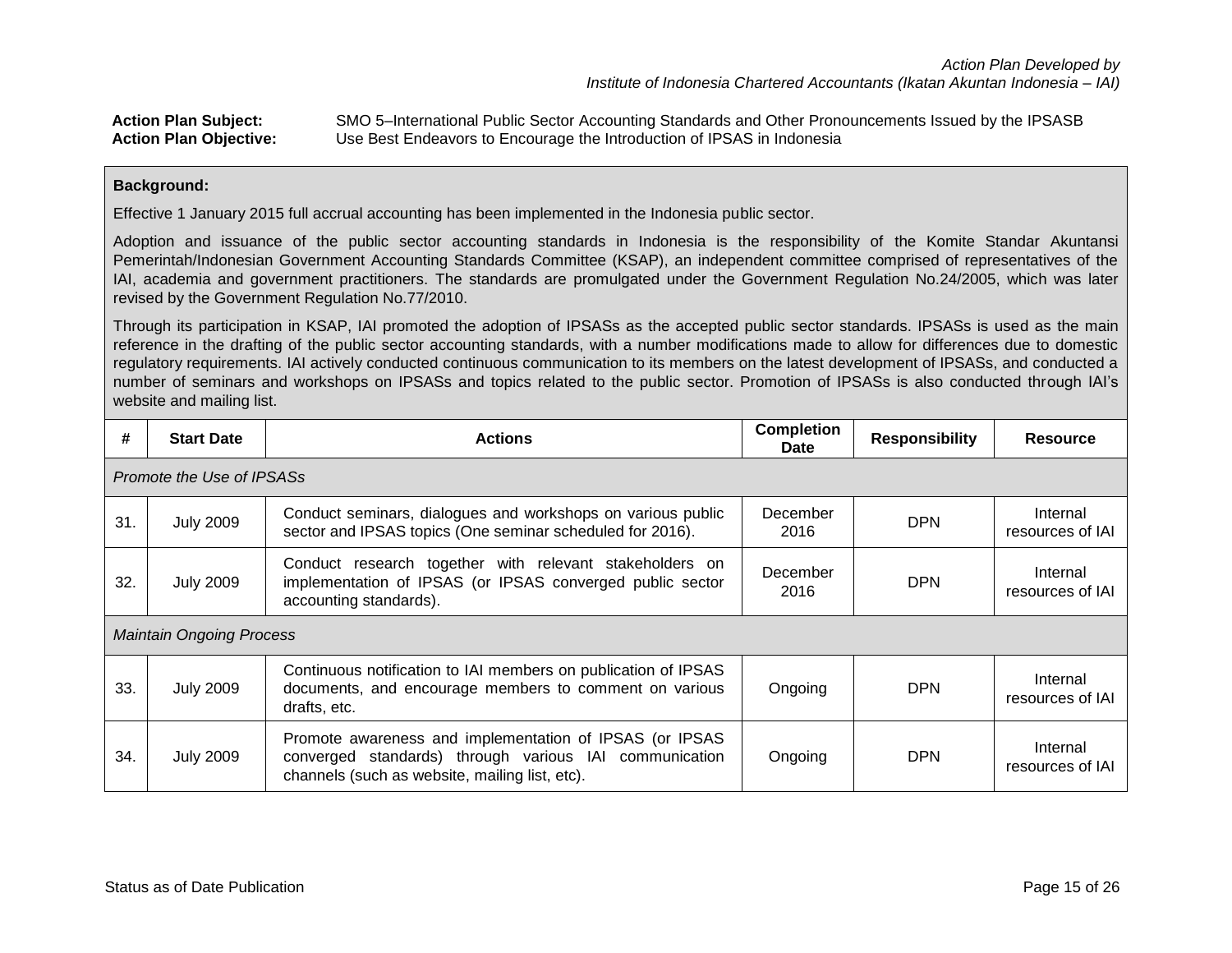| #   | <b>Start Date</b>                       | <b>Actions</b>                                                                                                                                                                                                                                                                                                                                | <b>Completion</b><br>Date | <b>Responsibility</b> | Resource                     |  |  |  |
|-----|-----------------------------------------|-----------------------------------------------------------------------------------------------------------------------------------------------------------------------------------------------------------------------------------------------------------------------------------------------------------------------------------------------|---------------------------|-----------------------|------------------------------|--|--|--|
| 35. | <b>July 2009</b>                        | Meetings with relevant regulators (among others the BPK,<br>KSAP, Ministry of Finance and Ministry of Internal Affairs) to<br>endorse the use of IPSAS.                                                                                                                                                                                       | Ongoing                   | <b>DPN</b>            | Internal<br>resources of IAI |  |  |  |
|     | <b>Review of Compliance Information</b> |                                                                                                                                                                                                                                                                                                                                               |                           |                       |                              |  |  |  |
| 36. | <b>July 2009</b>                        | Perform periodic reviews of IAI response to the IFAC<br>Compliance Self-Assessment questionnaires and update<br>sections that are relevant to SMO 5 as necessary. If the<br>sections have been updated, IAI will inform IFAC Compliance<br>staff about the update(s) in order for the Compliance staff to<br>publish the updated information. | Ongoing                   | <b>DPN</b>            | Internal<br>resources of IAI |  |  |  |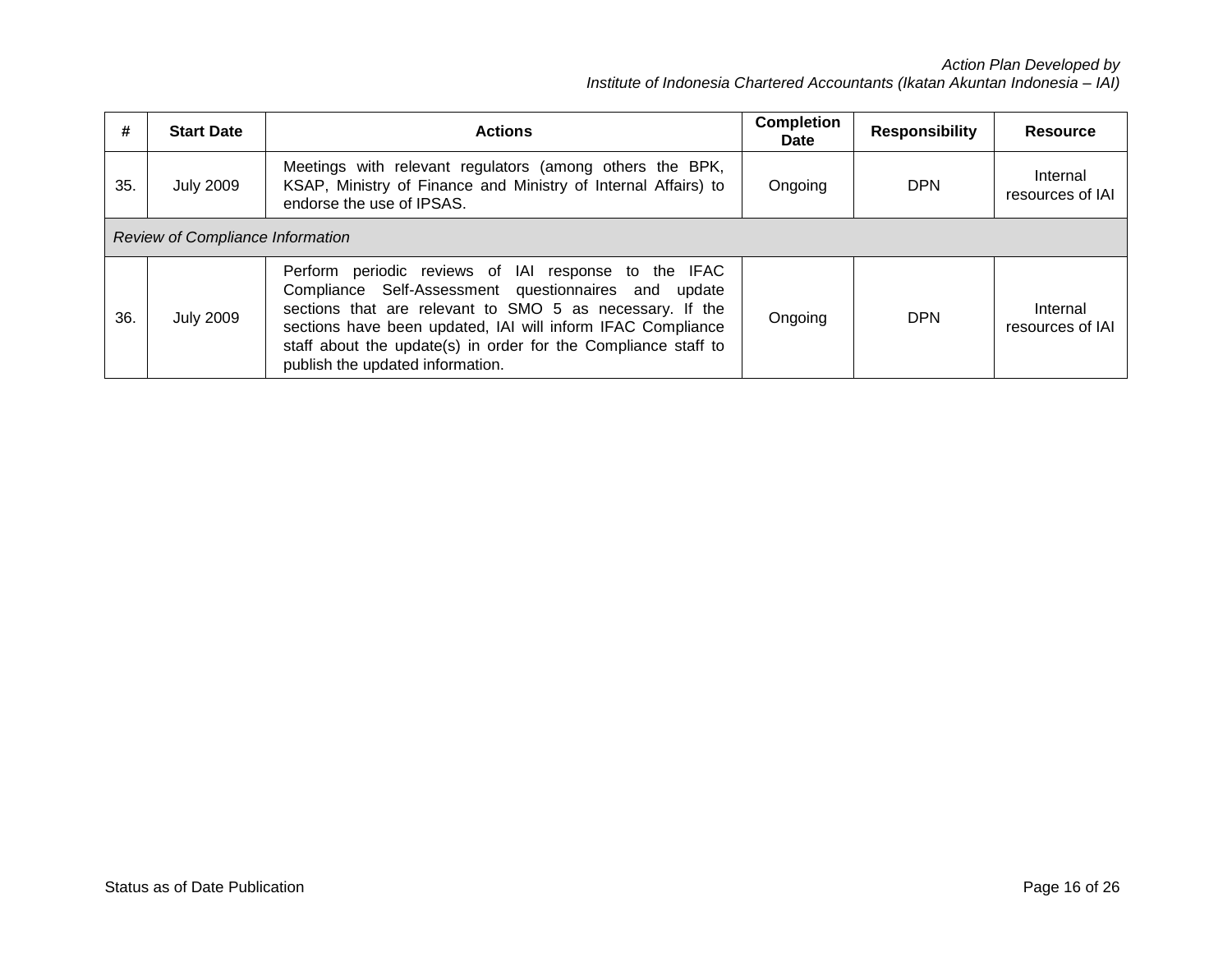**Action Plan Subject:** SMO 6–Investigation and Discipline **Action Plan Objective:** Strengthen Investigation and Discipline System to Meet the Requirements of SMO 6

### **Background:**

Investigation and Discipline of accountants in Indonesia is a shared responsibility of a number of organizations in Indonesia, namely:

- 1) Ikatan Akuntan Indonesia/Institute of Indonesia Chartered Accountants (IAI);
- 2) Institut Akuntan Publik Indonesia/Indonesian Institute of Public Accountants (IAPI);
- 3) Pusat Pembinaan Profesi Keuangan/Center for Supervision of Financial Service Professions of the Ministry of Finance of the Republic of Indonesia (PPPK); and
- 4) Otoritas Jasa Keuangan/Financial Service Authority (OJK) particularly for accountants that are involved in the audit of a publicly listed entities.

Both IAI and IAPI has developed their respective I&D System. IAI's I&D System is currently being developed (in the final development stage) by the IAI Disciplinary Committee, with the support of the IAI Honorary Board. The process is being done as part of the due process procedure to ensure maximum public acceptability when the system is implemented. The IAI's disciplinary and investigation mechanism applied to its members is regulated under the IAI constitution and by-laws. It includes sanction mechanism that goes from written warning to termination of membership.

In developing the IAI I&D system, IAI made the effort to ensure minimal overlap with the IAPI system. Taking into consideration the mandates given to each organization (by the different Law and Decrees), potential overlap lies in public accountants who potentially could provide both assurance (IAPI) and non-assurance (IAI) services. In minimizing unnecessary consequences of this, OJK and PPPK as the related regulators maintain the monitoring control over the implementation of the systems (and coordinate with IAI and IAPI). IAI is also a member on the Komite Profesi Akuntan Publik/Public Accountant Professional Committee (KPAP) which has the authority to act as an appeals committee for sanctions issued by the PPPK.

| #   | <b>Start Date</b>                                 | <b>Actions</b>                                                                                                                                                                                                 | <b>Completion</b><br>Date | <b>Responsibility</b> | Resource                     |  |  |  |  |
|-----|---------------------------------------------------|----------------------------------------------------------------------------------------------------------------------------------------------------------------------------------------------------------------|---------------------------|-----------------------|------------------------------|--|--|--|--|
|     | Update of the Investigation and Discipline System |                                                                                                                                                                                                                |                           |                       |                              |  |  |  |  |
| 37. | May 2011                                          | Contribute to the latest revision of IAPI's I&D System.                                                                                                                                                        | December<br>2015          | <b>DPN</b>            | Internal<br>resources of IAI |  |  |  |  |
| 38. | January 2013                                      | Issuance of the latest IAI I&D System:<br>Issuance of draft document.<br>If necessary, conduct an FGD/limited hearing.<br>Adoption of I&D System.<br>-<br>Dissemination of information to members of IAI.<br>- | December<br>2015          | <b>DPN</b>            | Internal<br>resources of IAI |  |  |  |  |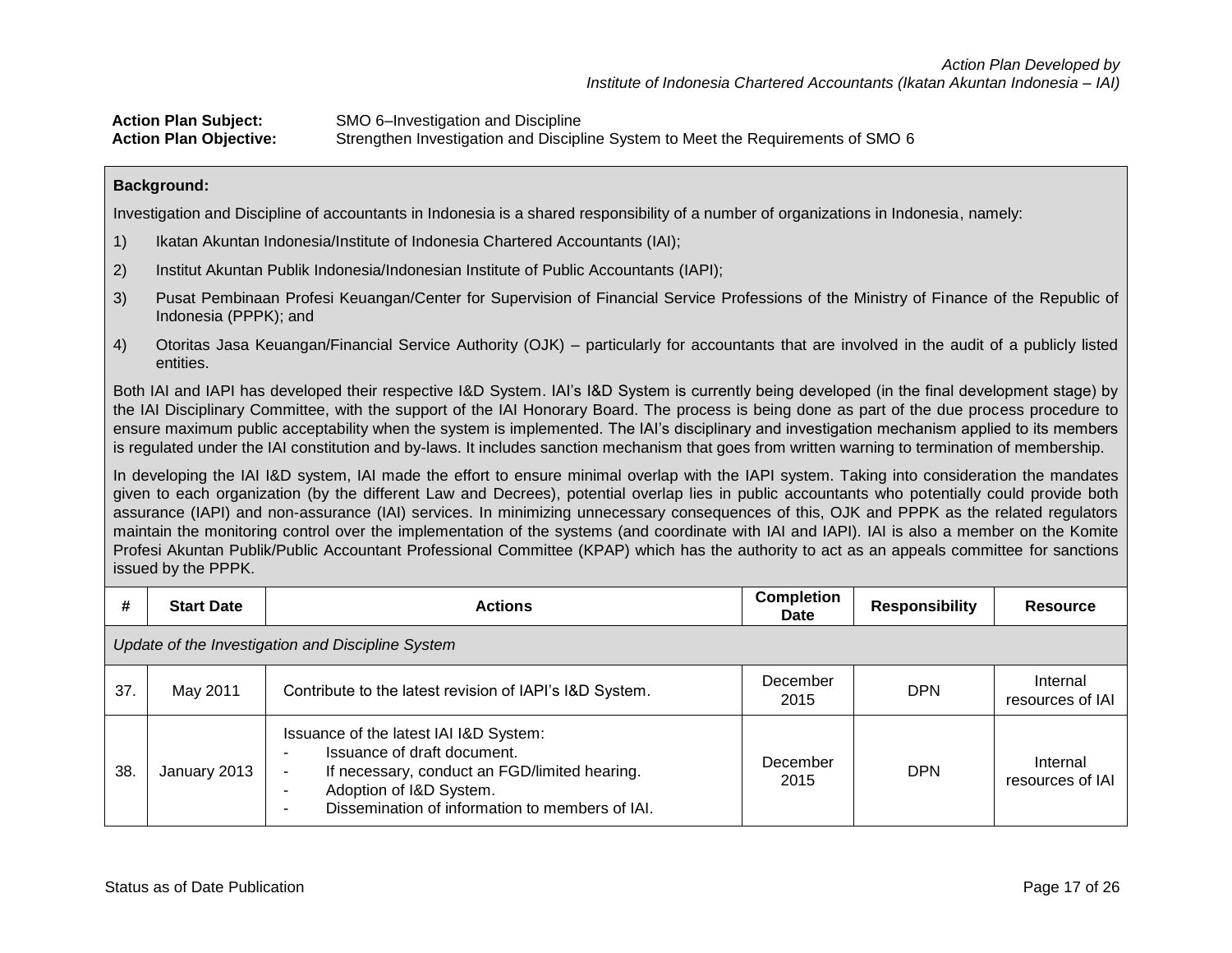| #   | <b>Start Date</b>                                 | <b>Actions</b>                                                                                                                                                                                                                                                                                                                                          | <b>Completion</b><br><b>Date</b> | <b>Responsibility</b> | <b>Resource</b>              |  |  |  |  |
|-----|---------------------------------------------------|---------------------------------------------------------------------------------------------------------------------------------------------------------------------------------------------------------------------------------------------------------------------------------------------------------------------------------------------------------|----------------------------------|-----------------------|------------------------------|--|--|--|--|
|     | Support IAI Members in Abiding the IAI I&D System |                                                                                                                                                                                                                                                                                                                                                         |                                  |                       |                              |  |  |  |  |
| 39. | October 2013                                      | Socialization of IAI I&D System.                                                                                                                                                                                                                                                                                                                        | <b>June 2016</b>                 | <b>DPN</b>            | Internal<br>resources of IAI |  |  |  |  |
| 40. | January 2015                                      | IAI<br>Provide<br>continuous<br>support to<br>members<br>the<br>in.<br>implementation of the IAI I&D system:<br>Training/workshops.<br>CPD activities.<br>$\blacksquare$<br>Dissemination of information via IAI's communication<br>$\blacksquare$<br>channel (website,<br>mailing<br>printed<br>materials,<br>list.<br>magazine, etc).                 | December<br>2016                 | <b>DPN</b>            | Internal<br>resources of IAI |  |  |  |  |
|     | <b>Maintain Ongoing Processes</b>                 |                                                                                                                                                                                                                                                                                                                                                         |                                  |                       |                              |  |  |  |  |
| 41. | January 2013                                      | Continue to adapt to the latest development and requirement of<br>the I&D System based on the latest and accepted global best<br>practice.                                                                                                                                                                                                              | Ongoing                          | <b>DPN</b>            | Internal<br>resources of IAI |  |  |  |  |
|     | <b>Review of Compliance Information</b>           |                                                                                                                                                                                                                                                                                                                                                         |                                  |                       |                              |  |  |  |  |
| 42. | <b>July 2009</b>                                  | Perform periodic reviews of IAI response to the<br><b>IFAC</b><br>Compliance Self-Assessment questionnaires and update<br>sections that are relevant to SMO 6 as necessary. If the<br>sections have been updated, IAI will inform IFAC Compliance<br>staff about the update(s) in order for the Compliance staff to<br>publish the updated information. | Ongoing                          | <b>DPN</b>            | Internal<br>resources of IAI |  |  |  |  |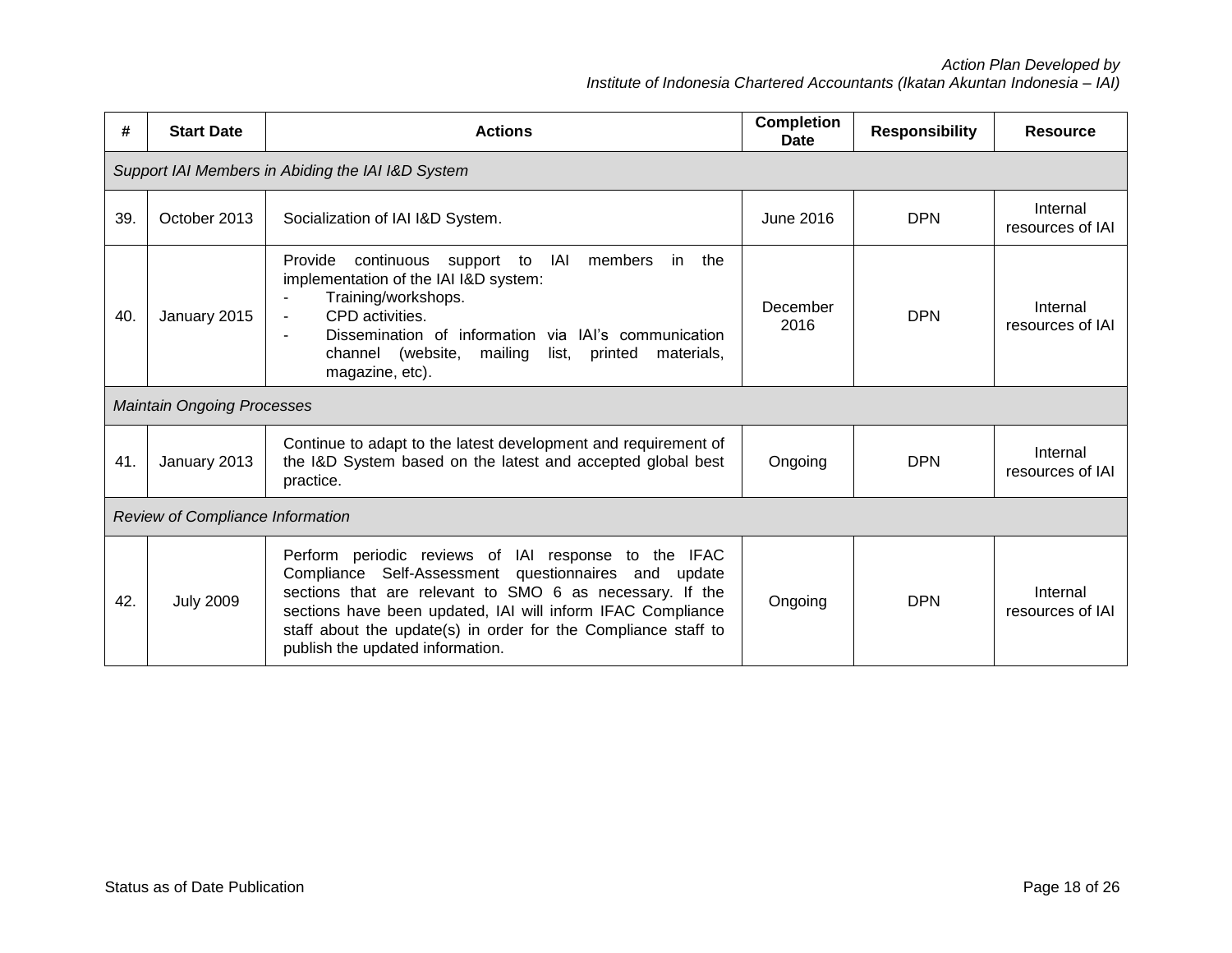**Action Plan Subject:** SMO 7–International Financial Reporting Standards and Other Pronouncements issued by the IASB **Action Plan Objective:** Continue to use Best Endeavors to Support Adoption and Implementation of IFRSs by the Indonesian Financial Accounting Standards Board

### **Background:**

Ikatan Akuntan Indonesia (IAI) through the Dewan Standar Akuntansi Keuangan/Indonesian Financial Accounting Standards Board (DSAK) as the independent accounting standard setting body in Indonesia is tasked with the issuance of the Standar Akuntansi Keuangan/Indonesian Financial Accounting Standards (SAK) [Tier 1] that is applied in Indonesia. Among the legal statutes that establish this mandate are:

- 1) Law No.40/2007 on Limited Liability Company;
- 2) Law No.8/1995 on Capital Market;
- 3) Law No.25/1992 on Cooperatives; and
- 4) Law No.1/2013 on Micro Financial Institutions.

DSAK is also responsible for the development of the SAK for non-public entities/entities with no significant public accountability [Tier 2]. Also, as part of IAI is the Dewan Standar Akuntansi Syariah/Indonesian Sharia Accounting Standards Board (DSAS), responsible for the issuance of the Sharia accounting standards applied in Indonesia.

The SAK is converged into the IFRS effectively beginning on December 2008, when IAI issued a formal statement to support IFRS as the accepted accounting standard. The first phase of the convergence has been successfully concluded in 1 January 2012 (3 year gap with the IFRS), with the second phase just recently finalized in 1 January 2015 (1 year gap with the effective IFRS). Moving forward, the DSAK is committed to maintain the 1 year gap with IFRS, until the decision to fully adopt IFRS has been mutually agreed by the relevant stakeholders in Indonesia. Part of the DSAK program for 2015 onward is to prepare an initial study to look at the possibility of fully adopting IFRS in Indonesia. In June 2015, IAI has signed a Memorandum of Understanding with Otoritas Jasa Keuangan/Indonesia Financial Services Authority (OJK), an important step for the standard setter and the regulator in working together to develop the accounting standards in Indonesia, and in making the decision to fully adopt IFRS.

DSAK is actively participating in various regional and global standard-setters forum/group such as, the Asian-Oceanian Standard-Setters Group (AOSSG), IASB's World Standard Setters (WSS) forum and Emerging Economies Group (EEG), and the International Forum of Accounting Standard Setters (IFASS).

|    | <b>Start Date</b>                           | <b>Actions</b>                                                                                                                      | <b>Completion</b><br><b>Date</b>   | <b>Responsibility</b> | <b>Resource</b>              |  |  |  |
|----|---------------------------------------------|-------------------------------------------------------------------------------------------------------------------------------------|------------------------------------|-----------------------|------------------------------|--|--|--|
|    | Participate in the Development of the IFRSs |                                                                                                                                     |                                    |                       |                              |  |  |  |
| 43 | January 2015                                | IASB ED IAS 28 Elimination of gains or losses arising from<br>transactions between an entity and its associate or joint<br>venture. | Pending<br><b>IASB</b><br>issuance | <b>DPN</b>            | Internal<br>resources of IAI |  |  |  |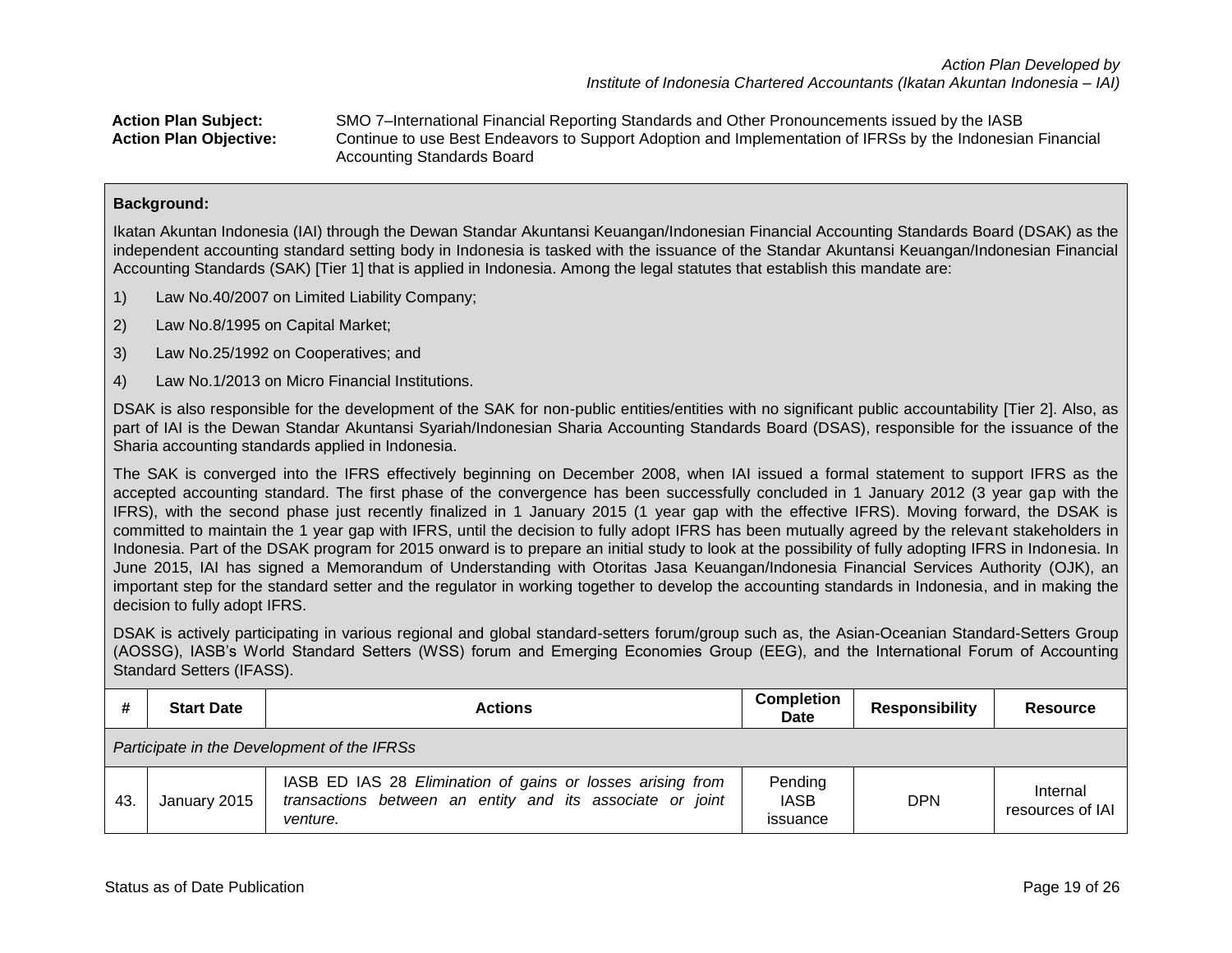| #   | <b>Start Date</b> | <b>Actions</b>                                                                                                       | <b>Completion</b><br><b>Date</b>                 | <b>Responsibility</b> | <b>Resource</b>              |
|-----|-------------------|----------------------------------------------------------------------------------------------------------------------|--------------------------------------------------|-----------------------|------------------------------|
| 44. | January 2015      | IASB Project on Business Combinations under Common<br>Control.                                                       | Pending<br><b>IASB</b><br>issuance               | <b>DPN</b>            | Internal<br>resources of IAI |
| 45. | January 2015      | IASB ED IFRS 4 Insurance Contract.                                                                                   | Pending<br><b>IASB</b><br>issuance               | <b>DPN</b>            | Internal<br>resources of IAI |
| 46. | January 2015      | IASB ED Amendment to IFRS 2 Clarifications of Classification<br>and Measurement of Share-Based Payment Transactions. | Comment<br>has been<br>submitted<br>(March 2015) | <b>DPN</b>            | Internal<br>resources of IAI |
| 47. | January 2015      | IASB ED Annual Improvements 2014-2016.                                                                               | Pending<br><b>IASB</b><br>issuance               | <b>DPN</b>            | Internal<br>resources of IAI |
| 48. | January 2015      | IASB ED Amendment to IAS 1 Classification of Liabilities.                                                            | Comment<br>has been<br>submitted<br>(June 2015)  | <b>DPN</b>            | Internal<br>resources of IAI |
| 49. | January 2015      | IASB ED Amendment to IAS 7 Disclosure Initiative.                                                                    | Comment<br>has been<br>submitted<br>(April 2015) | <b>DPN</b>            | Internal<br>resources of IAI |
| 50. | January 2015      | IASB Project on Conceptual Framework.                                                                                | October 2015                                     | <b>DPN</b>            | Internal<br>resources of IAI |
| 51. | March 2015        | IASB ED IFRS 15 Deferral of Effective Date.                                                                          | Comment<br>has been<br>submitted<br>(July 2015)  | <b>DPN</b>            | Internal<br>resources of IAI |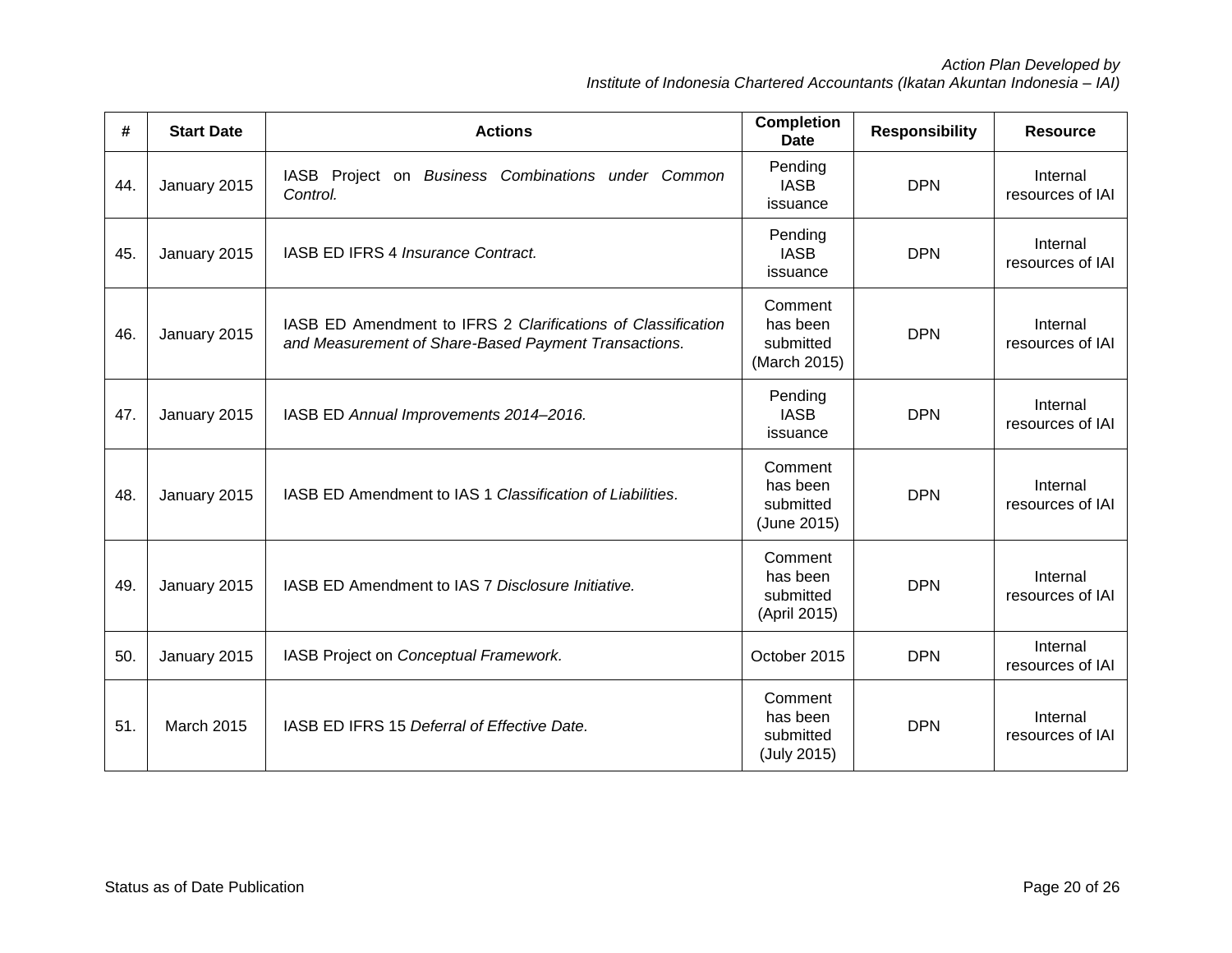| #   | <b>Start Date</b>                                 | <b>Actions</b>                                                                                                                                                                                                                        | <b>Completion</b><br><b>Date</b>                                                  | <b>Responsibility</b> | <b>Resource</b>              |  |  |  |  |
|-----|---------------------------------------------------|---------------------------------------------------------------------------------------------------------------------------------------------------------------------------------------------------------------------------------------|-----------------------------------------------------------------------------------|-----------------------|------------------------------|--|--|--|--|
|     | Ongoing Adoption/Convergence of IFRS in Indonesia |                                                                                                                                                                                                                                       |                                                                                   |                       |                              |  |  |  |  |
| 52. | January 2015                                      | IAS 41 Agriculture:<br>FGD with relevant stakeholders.<br>Issuance of exposure draft.<br>Adoption of IAS 41 as part of SAK.                                                                                                           | December<br>2015<br>(tentative<br>effective date<br>of 1 January<br>2017)         | <b>DPN</b>            | Internal<br>resources of IAI |  |  |  |  |
| 53. | January 2015                                      | <b>IFRS 15 Revenue from Contracts with Customers:</b><br>FGD with relevant stakeholders.<br>Issuance of exposure draft.<br>Adoption of IFRS 15 as part of SAK.                                                                        | December<br>2016<br>(tentative<br>effective date<br>of 1 January<br>2019)         | <b>DPN</b>            | Internal<br>resources of IAI |  |  |  |  |
| 54. | January 2015                                      | Amendment to IFRS 11 Acquisition of an Interest in a Joint<br>Operation:<br>FGD with relevant stakeholders.<br>Issuance of exposure draft.<br>Adoption of amendment as part of SAK.<br>$\blacksquare$                                 | December<br>2015<br><i>(tentative)</i><br>effective date<br>of 1 January<br>2016) | <b>DPN</b>            | Internal<br>resources of IAI |  |  |  |  |
| 55. | January 2015                                      | Amendment to IAS 27 Equity Method in Separate Financial<br>Statements:<br>FGD with relevant stakeholders.<br>$\blacksquare$<br>Issuance of exposure draft.<br>Adoption of amendment as part of SAK.                                   | December<br>2015<br>(tentative<br>effective date<br>of 1 January<br>2016)         | <b>DPN</b>            | Internal<br>resources of IAI |  |  |  |  |
| 56. | January 2015                                      | Amendment to IFRS 10 and IAS 28 Sale or Contribution of<br>Assets between an Investor and its Associates or Joint Venture:<br>FGD with relevant stakeholders.<br>Issuance of exposure draft.<br>Adoption of amendment as part of SAK. | December<br>2015<br>(tentative<br>effective date<br>of 1 January<br>2016)         | <b>DPN</b>            | Internal<br>resources of IAI |  |  |  |  |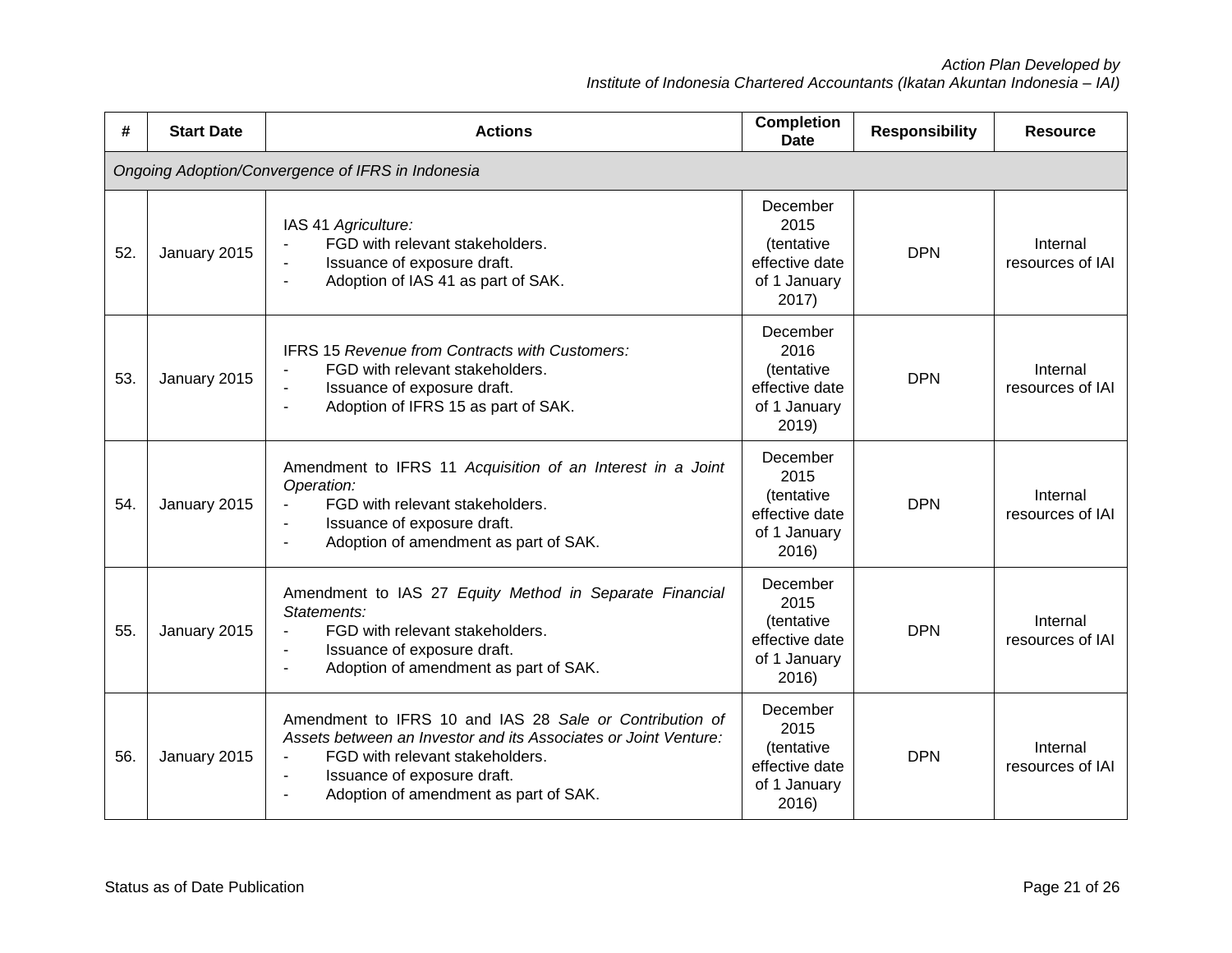| #   | <b>Start Date</b> | <b>Actions</b>                                                                                                                                                                                                                                         | <b>Completion</b><br>Date                                                 | <b>Responsibility</b> | <b>Resource</b>              |
|-----|-------------------|--------------------------------------------------------------------------------------------------------------------------------------------------------------------------------------------------------------------------------------------------------|---------------------------------------------------------------------------|-----------------------|------------------------------|
| 57. | January 2015      | Amendment to IFRS 10, IFRS 12 and IAS 28 Investment<br>Entities: Applying the Consolidated Exception:<br>FGD with relevant stakeholders.<br>Issuance of exposure draft.<br>Adoption of amendment as part of SAK.                                       | December<br>2015<br>(tentative<br>effective date<br>of 1 January<br>2016) | <b>DPN</b>            | Internal<br>resources of IAI |
| 58. | January 2015      | <b>IFRIC 21 Levies:</b><br>FGD with relevant stakeholders.<br>Issuance of exposure draft.<br>Adoption of IFRIC 21 as part of SAK.<br>$\blacksquare$                                                                                                    | December<br>2016<br>(tentative<br>effective date<br>of 1 January<br>2016) | <b>DPN</b>            | Internal<br>resources of IAI |
| 59. | January 2015      | IFRS 14 Regulatory Deferral Accounts:<br>FGD with relevant stakeholders.<br>Issuance of exposure draft.<br>Adoption of IFRS 14 as part of SAK.                                                                                                         | As per June<br>2015, DSAK<br>has decided<br>not to adopt<br>IFRS 14       | <b>DPN</b>            | Internal<br>resources of IAI |
| 60. | January 2015      | Amendment to IAS 16 and IAS 38 Clarification of Acceptable<br>Methods of Depreciation and Amortization:<br>FGD with relevant stakeholders.<br>$\blacksquare$<br>Issuance of exposure draft.<br>$\blacksquare$<br>Adoption of amendment as part of SAK. | December<br>2015<br>(tentative<br>effective date<br>of 1 January<br>2016) | <b>DPN</b>            | Internal<br>resources of IAI |
| 61. | January 2015      | <b>IFRS Leases:</b><br>FGD with relevant stakeholders.<br>Issuance of exposure draft.<br>Adoption of IFRS as part of SAK.                                                                                                                              | Pending<br><b>IASB</b><br>issuance                                        | <b>DPN</b>            | Internal<br>resources of IAI |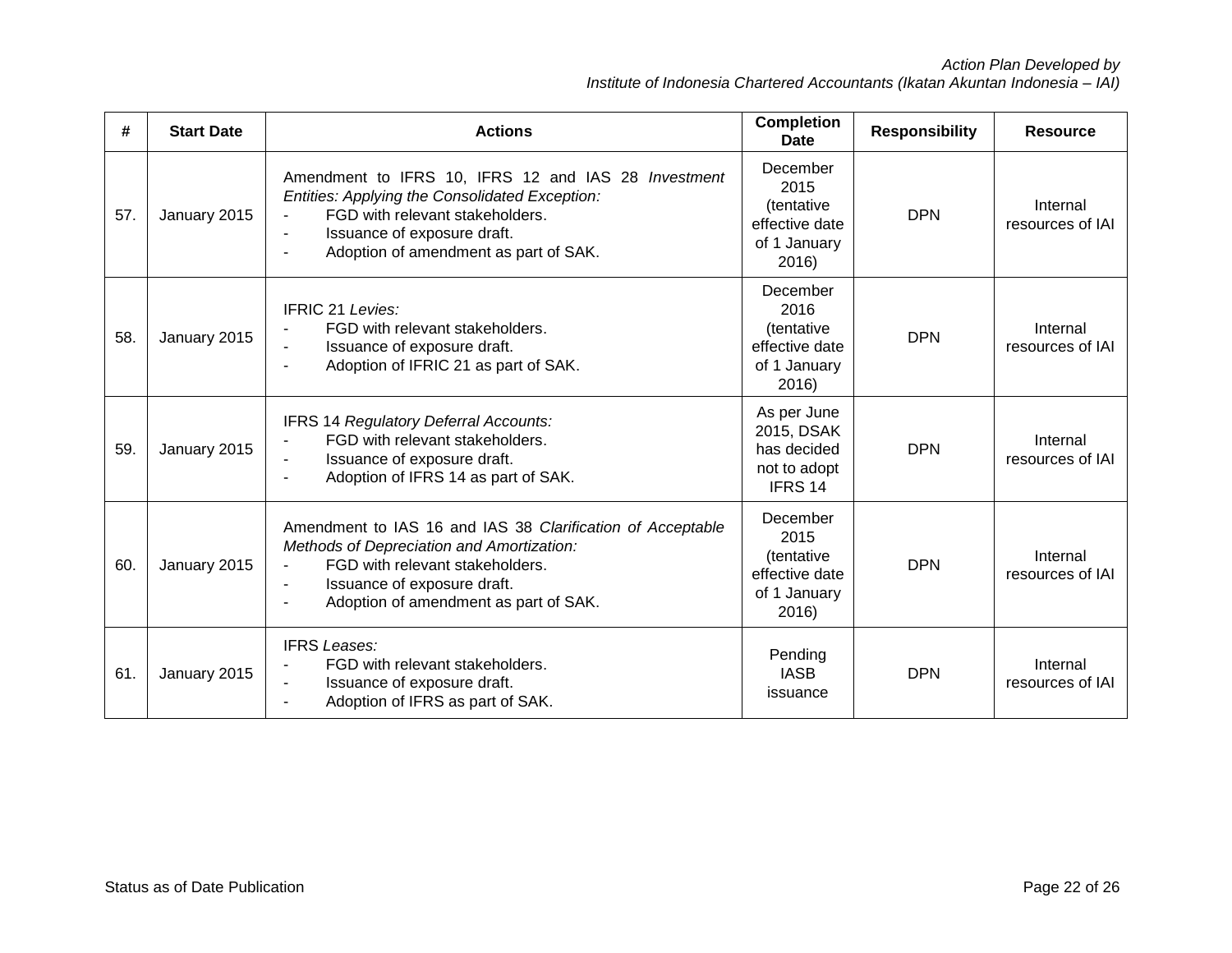*Action Plan Developed by Institute of Indonesia Chartered Accountants (Ikatan Akuntan Indonesia – IAI)*

| #   | <b>Start Date</b> | <b>Actions</b>                                                                                                                                                                                     | <b>Completion</b><br><b>Date</b>                                          | <b>Responsibility</b> | <b>Resource</b>              |
|-----|-------------------|----------------------------------------------------------------------------------------------------------------------------------------------------------------------------------------------------|---------------------------------------------------------------------------|-----------------------|------------------------------|
| 62. | January 2015      | IASB Annual Improvements 2010-2012:<br>Internal DSAK analysis.<br>Adoption of AI as part of SAK.                                                                                                   | December<br>2016<br>(tentative<br>effective date<br>of 1 January<br>2016) | <b>DPN</b>            | Internal<br>resources of IAI |
| 63. | January 2015      | IASB Annual Improvements 2011-2013:<br>Internal DSAK analysis.<br>$\blacksquare$<br>Adoption of AI as part of SAK.<br>$\overline{\phantom{a}}$                                                     | December<br>2016<br>(tentative<br>effective date<br>of 1 January<br>2016) | <b>DPN</b>            | Internal<br>resources of IAI |
| 64. | January 2015      | IASB Annual Improvements 2012-2014:<br>Internal DSAK analysis.<br>$\blacksquare$<br>Adoption of AI as part of SAK.                                                                                 | <b>June 2016</b><br>(tentative<br>effective date<br>of 1 January<br>2017) | <b>DPN</b>            | Internal<br>resources of IAI |
| 65. | January 2015      | Amendment to IAS 19 Defined Benefit Plans: Employee<br>Contributions:<br>FGD with relevant stakeholders.<br>Issuance of exposure draft.<br>Adoption of amendment as part of SAK.<br>$\blacksquare$ | December<br>2015<br>(tentative<br>effective date<br>of 1 January<br>2016) | <b>DPN</b>            | Internal<br>resources of IAI |
| 66. | January 2015      | Amendment to IAS 1 Disclosure Initiative:<br>FGD with relevant stakeholders.<br>Issuance of exposure draft.<br>$\blacksquare$<br>Adoption of amendment as part of SAK.                             | December<br>2015<br>(tentative<br>effective date<br>of 1 January<br>2017) | <b>DPN</b>            | Internal<br>resources of IAI |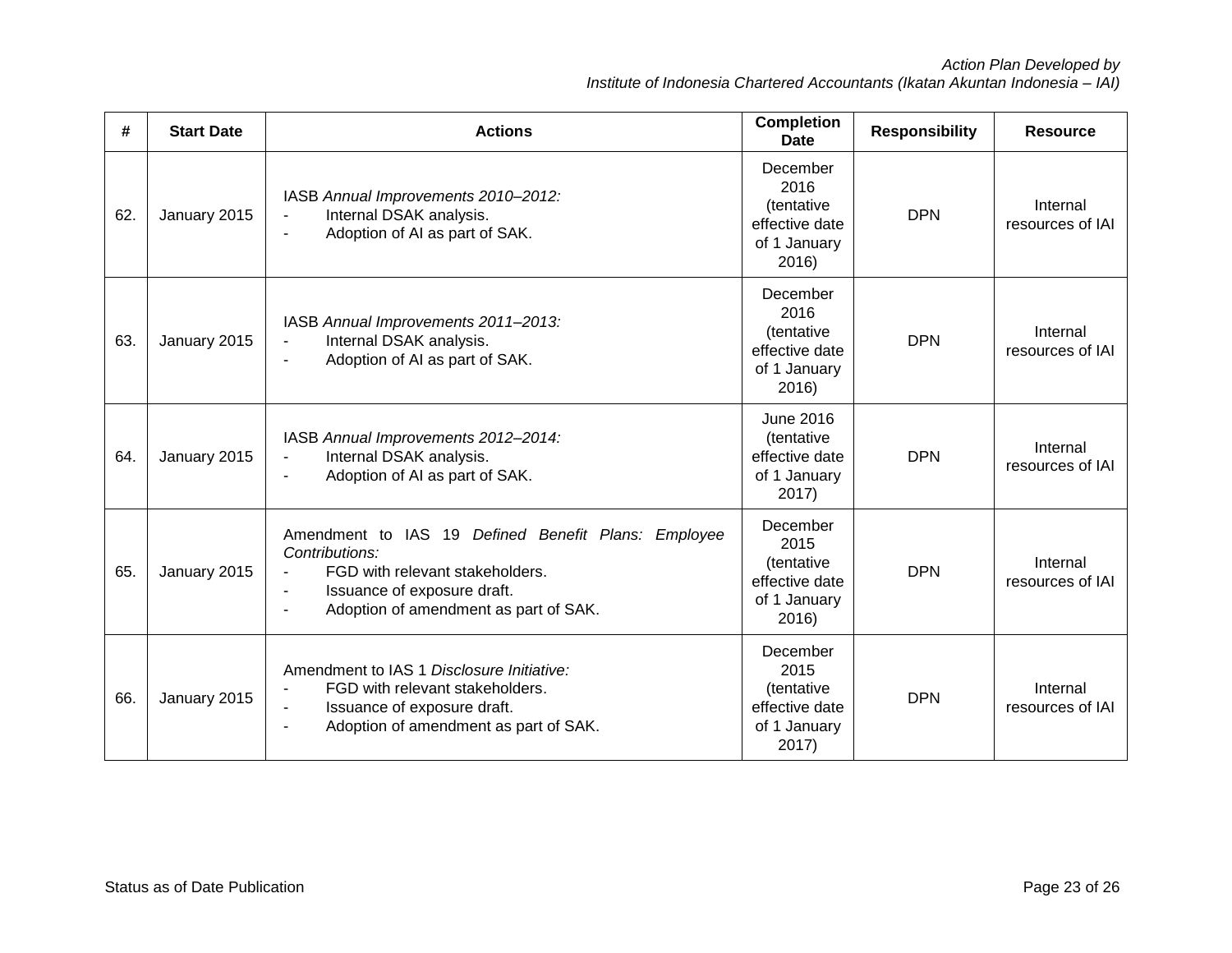| #   | <b>Start Date</b> | <b>Actions</b>                                                                                                                                                                                                                                                                                                                       | <b>Completion</b><br><b>Date</b>                                                                                                               | <b>Responsibility</b> | <b>Resource</b>              |
|-----|-------------------|--------------------------------------------------------------------------------------------------------------------------------------------------------------------------------------------------------------------------------------------------------------------------------------------------------------------------------------|------------------------------------------------------------------------------------------------------------------------------------------------|-----------------------|------------------------------|
| 67. | January 2015      | Initial study on the full adoption of IFRS in Indonesia:<br>Legal opinion on the possibility of fully adopting IFRS in<br>Indonesia.<br>Establishment of the blue print and step-by-step adoption<br>process.<br>FGD with relevant stakeholders.<br>$\blacksquare$<br>Public hearing.<br>$\blacksquare$<br>Public issuance of study. | December<br>2016                                                                                                                               | <b>DPN</b>            | Internal<br>resources of IAI |
| 68. | January 2014      | Study on the codification of SAK based on IFRS:<br>Renaming of SAK; and<br>Renumbering of SAK (following IFRS).                                                                                                                                                                                                                      | January 2015<br>(DSAK<br>together with<br>DPN has<br>decided to<br>postpone the<br>decision until<br>IFRS is fully<br>adopted in<br>Indonesia) | <b>DPN</b>            | Internal<br>resources of IAI |
|     |                   | Development of Non-IFRS Accounting Standards/Guidance                                                                                                                                                                                                                                                                                |                                                                                                                                                |                       |                              |
| 69. | January 2015      | Initial study on the accounting for not-for-profit entities in<br>Indonesia:<br>Preparation of academic study.<br>FGD with relevant stakeholders.<br>$\blacksquare$<br>Public hearing.<br>$\blacksquare$<br>Public issuance of study.                                                                                                | December<br>2016                                                                                                                               | <b>DPN</b>            | Internal<br>resources of IAI |
| 70. | January 2015      | Study on the accounting for micro entities in Indonesia (third tier<br>of SAK):<br>Preparation of academic study.<br>FGD with relevant stakeholders.<br>Public hearing.<br>Public issuance of study.                                                                                                                                 | December<br>2015                                                                                                                               | <b>DPN</b>            | Internal<br>resources of IAI |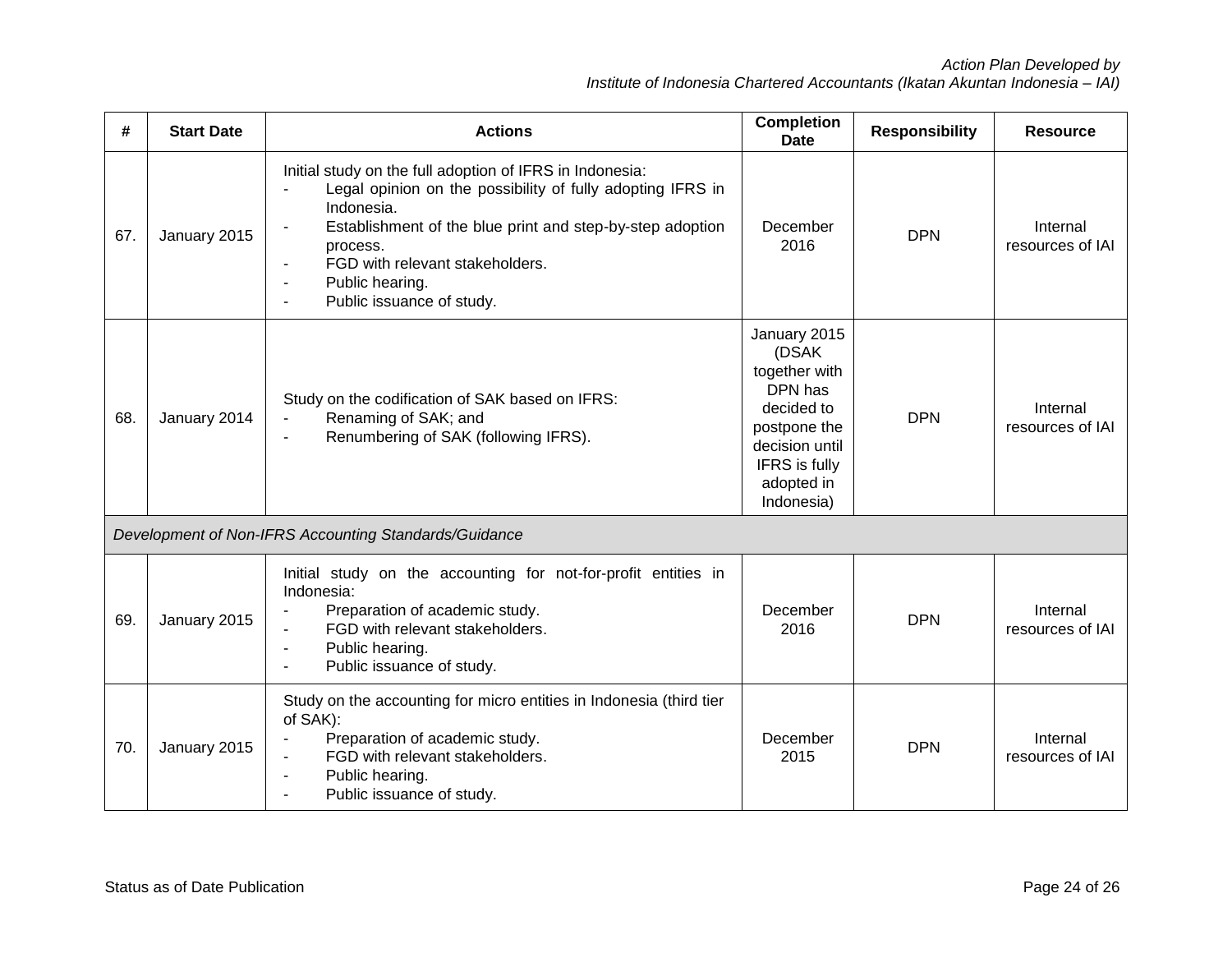| #   | <b>Start Date</b>                                             | <b>Actions</b>                                                                                                                                                                                                                                                              | <b>Completion</b><br><b>Date</b>                      | <b>Responsibility</b> | <b>Resource</b>              |  |  |  |  |
|-----|---------------------------------------------------------------|-----------------------------------------------------------------------------------------------------------------------------------------------------------------------------------------------------------------------------------------------------------------------------|-------------------------------------------------------|-----------------------|------------------------------|--|--|--|--|
|     | Assist with the Implementation of IFRS-based SAK in Indonesia |                                                                                                                                                                                                                                                                             |                                                       |                       |                              |  |  |  |  |
| 71. | December<br>2014                                              | Assisting the OJK in establishing the accounting guidance for<br>LKM.                                                                                                                                                                                                       | <b>June 2015</b><br>(Inputs has<br>been<br>submitted) | <b>DPN</b>            | Internal<br>resources of IAI |  |  |  |  |
| 72. | January 2014                                                  | Establish the DSAK and OJK Working Group on IFRS 9<br>Financial Instruments and PSAK 68 (adopted from IFRS 13 Fair<br>Value Measurement).                                                                                                                                   | <b>June 2016</b>                                      | <b>DPN</b>            | Internal<br>resources of IAI |  |  |  |  |
|     | <b>Maintain Ongoing Processes</b>                             |                                                                                                                                                                                                                                                                             |                                                       |                       |                              |  |  |  |  |
| 73. | December<br>2008                                              | Produce extensive publication on IFRS convergence process<br>and the IFRS-based SAK, through among others, the IAI<br>website, mailing list, press release, and magazine.                                                                                                   | Ongoing                                               | <b>DPN</b>            | Internal<br>resources of IAI |  |  |  |  |
| 74. | December<br>2008                                              | Active participation in various regional and global standard<br>setting forum/group, such as the AOSSG, IASB's WSS and<br>EEG, and the IFASS.                                                                                                                               | Ongoing                                               | <b>DPN</b>            | Internal<br>resources of IAI |  |  |  |  |
| 75. | December<br>2008                                              | Conduct various seminars and trainings on IFRS-based SAK<br>and the impacts of the IFRS convergence in Indonesia, to build<br>the awareness of the relevant stakeholders. IAI has been<br>actively and continuously holding these events from 2008<br>onwards.              | Ongoing                                               | <b>DPN</b>            | Internal<br>resources of IAI |  |  |  |  |
| 76. | December<br>2008                                              | Responding to various implementation issues as presented by<br>relevant industries, associations, regulators, etc.<br>In 2015 DSAK has considered and respond to 4 issues.                                                                                                  | Ongoing                                               | <b>DPN</b>            | Internal<br>resources of IAI |  |  |  |  |
| 77. | January 2012                                                  | Continue to use the best of endeavors in identifying<br>opportunities to further assist the convergence/adoption and<br>implementation of IFRS (and IFRS-based SAK) in Indonesia.<br>This includes but not limited to, review of the existing activities<br>and procedures. | Ongoing                                               | <b>DPN</b>            | Internal<br>resources of IAI |  |  |  |  |